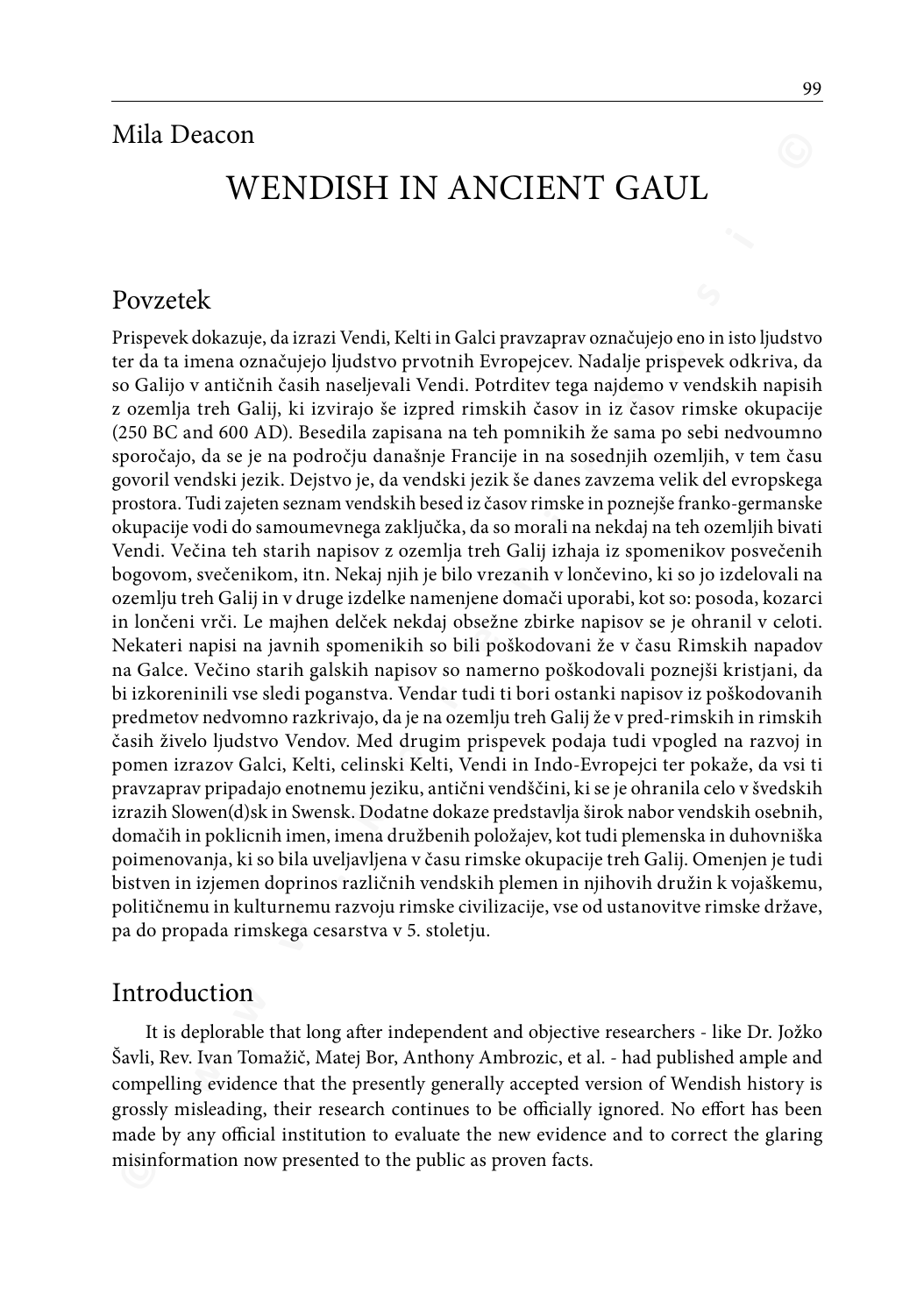The main reason for contributing my insights and discoveries is to strengthen their positions and add to their credibility. The fact that I have arrived independently to the same conclusions as they did - while pursuing different venues in my search for answers and tapping different sources - is by itself strong proof that our conclusions are correct. Particularly, because I have gained the same insights unaware that anyone else was also researching these subjects or what their research has revealed.

The compelling evidence collected, contradicts almost everything we are told about Wends in our history books. Wends have certainly not arrived in their present homelands between the 6<sup>th</sup> and the 9<sup>th</sup> century A.D., as historians insist. They are Europe's natives, direct descendants of its first permanent settlers, farmers.

Taking into account the many new discoveries, much of the European history will have to be revised; particularly the interpretation of Germany's dubious past. A total review is required of all aspects of the presently officially propagated Wendish and European history, further research needs to be done, and Europe's history books will have to be rewritten.

Our research also proves, even at its present early stage that Wendish is not a modern Slav language, and has not evolved in the last millennium from the original Serbo-Croatian or Old-Slavic as officially claimed. It is in fact the oldest European language, the mother of all Indo-European languages. However, the artificial, mongrelized, literary Slovene language, which has been replacing traditional Wendish dialects everywhere, is well on the way of evolving into a new Slavic language. Wendish dialects, still spoken in most Wendish farming communities and in most Wendish homes, are unique and ancient. They retained the ancient dual form.

In the haint reason of volutionally any probable and vascoveres so we respect to the reasonable and control of volution and control of the pressure of the pressure of the pressure of the pressure of the pressure of the pr Only a couple of thousand years ago, Wendish was still the most widespread language in Europe, its lingua franca. Its vocabulary and basic grammar has influenced the formation of all classical and modern Indo-European languages, as well as many other languages in other parts of the world. Today, it is in danger of extinction, due to deliberately destructive policies of all governments in whose jurisdiction Wends reside, which force all Wendish children in Germany to learn Sorbish in school. Elsewhere, Wendish children are forced to learn the literary Slovene language. They are aided by Slovene governments, indoctrinated and misled into trusting the falsified version of their history to be based on facts.

Wendish scholars must ensure that their nation's history books, taught in school to their children, are speedily corrected. This must be done before their ancestral language has become extinct and before their true identity is erased from everyone's memory. It is shameful to continue to present to their young a demeaning version of their nation's history, now that ample evidence is easily accessible proving it to be false.

All Wends should know their nation's real history, their ancestor's accomplishments, their enterprising spirit and creativity and their contribution to some of the world greatest civilizations. When planning the future of their children, they should be guided by the wisdom of their ancient forebears. Above all, their ancestors loved freedom and independence. They were, with reason, proud of their nation and heritage. They equally respected the independence, freedoms, religions and customs of all ethnic groups and other races.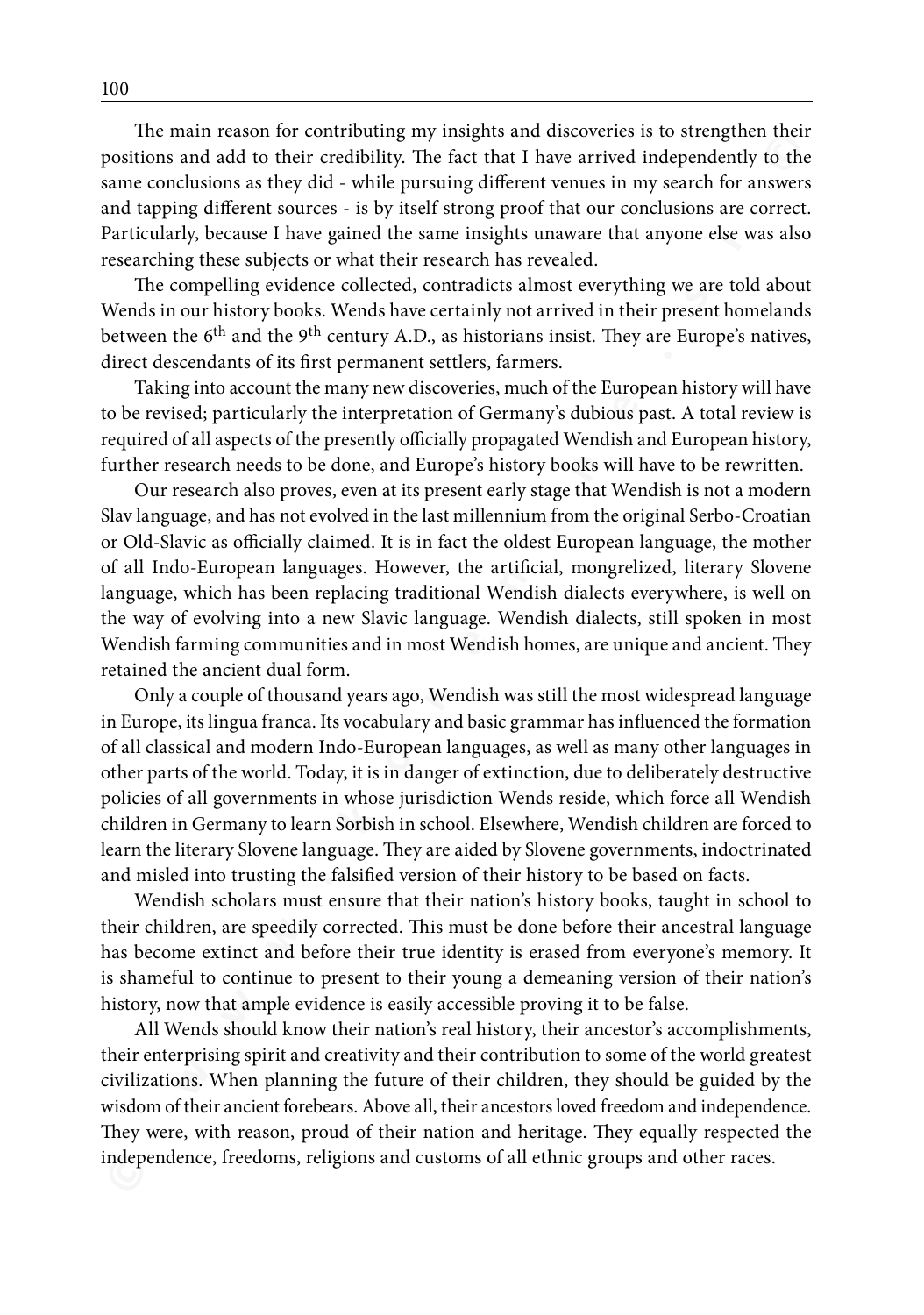### Wends in the Tres Galliae

The now available evidence discloses also that Wends had at that time a highly evolved social and economic systems and flourishing cities. Their aristocracy, responsible for their administrative, religious and cultural functions, was financially self-sufficient, involved in various trades, manufacturing and export. Therefore, Wendish farmers were not taxed and revolted repeatedly when forced to pay taxes as soon as Gaul was annexed by Rome.

Obviously, the thousands of books already written by European archaeologists and historians on Celts, will remain for Wends an excellent and inexhaustible source of information about their ancestors' historic accomplishments, culture, science and art.

**WendS in the I res Galliae<br>
The now available vickness also that the noise and bourishing cities. Their aristocracy, responsible for their<br>
and moreonic systems and lourishing cities. Their aristocracy, responsible for th** My main source of information for these Wendish inscriptions, are publications of a Harvard linguist, Prof. Joshua Whatmough's Keλtika: Being Prolegomena to a Study of The Dialects of Ancient Gaul; and his life's work, a meticulously researched, almost 1400 pages long book: The Dialects of Ancient Gaul. He knew some ten languages, classical and modern, Romance and Germanic, including Insular Celtic. Unfortunately, he was not very successful in interpreting Gallic inscriptions because he was not acquainted with Wendish, and did not realize that Insular Celtic had substantially changed due to Britain having suffered several foreign invasions. He knew also no Slavic languages which would have been helpful to him, as they have retained a considerably larger number of Indo-European words and grammatical structures than Romance and Germanic languages - due to their having evolved without a protracted foreign occupation.

#### **List of Subheadings:**

Origins of terms Gaul and Celt.

The territory of the Three Gauls.

The deliberate destruction of inscriptions found in Tres Galliae.

The problem of constant misspelling of Wendish personal names and words in Roman texts.

Wendish inscriptions from pre-Roman and Roman times (250 BC to 600 AD) in the Tres Galliae.

Samples of Wendish names in Tres Galliae.

Examples of Wendish texts on Gallic inscriptions.

Some Gallic toponyms

Wendish partnership with early Rome/Wendish articles ta and ti.

Wendish historic personalities, leaders from the Tres Galliae, Roman Emperors of Wendish descent.

Origins of terms Wend, Wind and Sloven(d)c.

Wendish priesthood, their troveds, vids and veds.

Names of Wendish gods in Tres Galliae.

Other nations' pride in their Celtic roots.

The planned physical and cultural genocide of Wends.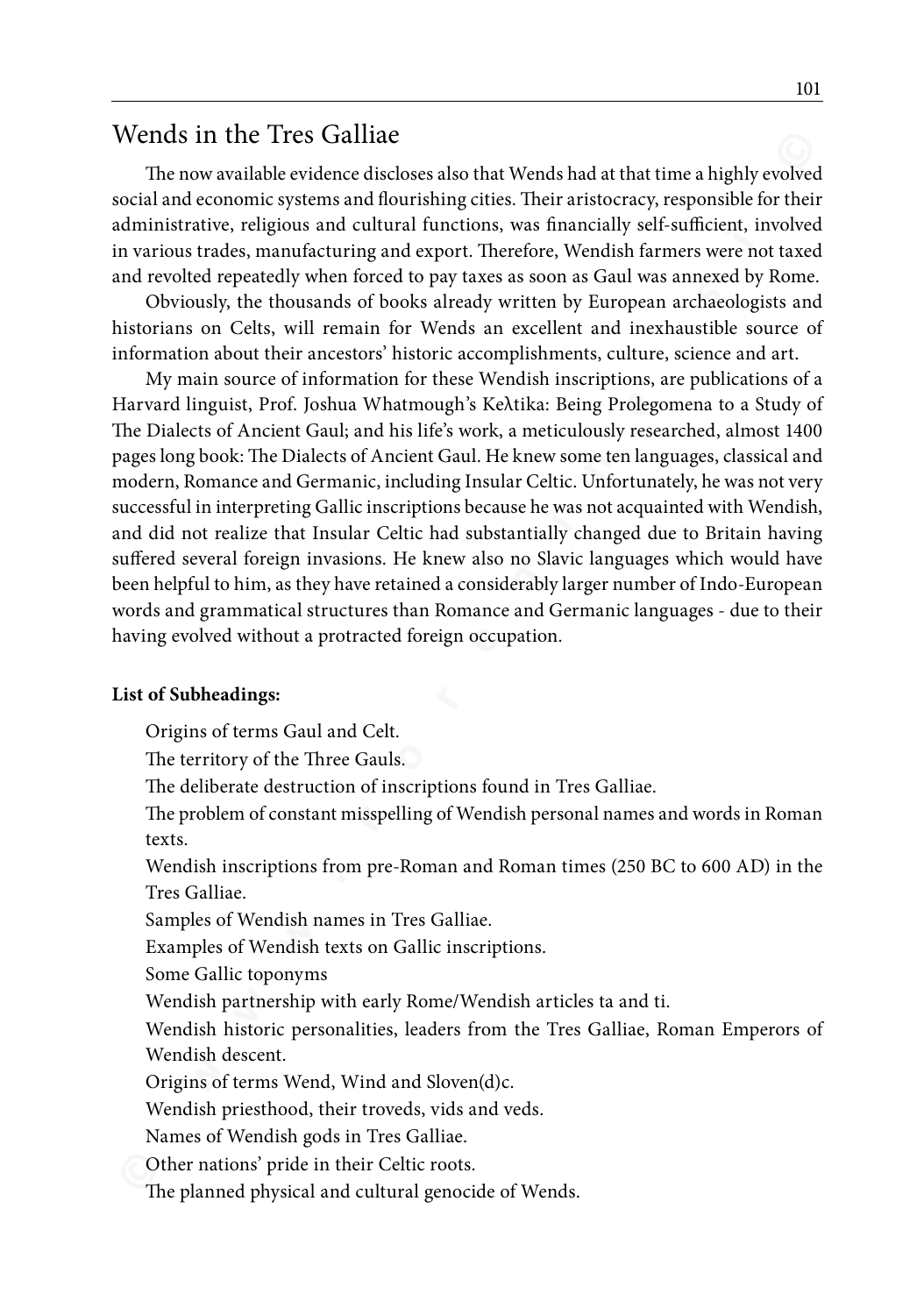## Origins of terms Gaul and Celt

To avoid any misunderstanding, I would like to clarify first the origins of some terms I use constantly in this article, particularly for those of you who perhaps wonder what the difference is between a Gaul and a Celt. I must assure you that all the following names: **Gaul**, **Celt**, Continental **Celt**, **Kelt**, **Galat**, **Wend**, **Solwend** and even Ancient **Indo-European**, refer to the very same people. A people who all spoke in the past – and some do even today - closely related dialects of the same language, easily understood by all of them, one of the most ancient languages in the world. Only the origins of all these names differ. Therefore, I will first try to explain where all these names came from.

I will let Caesar clarify the terms Celt and Gaul for you. In his De Bello Gallico he states clearly: "We, Romans, call them **Gauls**, but they call themselves **Celts**". And he knew what he was talking about. Celts seem to have been once their general name, whether they lived in Europe or in Asia, or anywhere else.

**EVENGE SERV CENTS CENT (ITENT) IS a computer of the statistic and Celf (ITENT) is a small of the statistic particularly for those of you who perhaps wonder what the use constantly in this article, particularly for those o** Due to Romans, they became known also as **Gauls**, **Galli** in Latin. This name is derived from **Galati** / **Galli**, the name Romans became acquainted with when they first came across them in Asia Minor, in the second century BC after Hannibal's wars. Less than a century later, Romans were confronted in Southern France with a people who called themselves Kelts/Celts, who spoke the very same language as those Galati whom they had earlier encountered in Mesopotamia, and a few centuries earlier in northern Italy and on the Illyrian Adriatic Coasts. In France Romans needed the Celtic coast for their army's easy access to Spain where they were fighting Carthaginians.

I myself prefer to call Celts **Wends** or **Solwends** because I believe them to be two of the oldest names under which they were known, long before the Megalithic times.

The second group of Gauls/Wends to suffer from Rome's expansion was Gauls in Illyricum and Dalmatia, where the Wendish **Tolenti** / **Dolenci** resided already in pre-Roman times.

If the word **Celti** is pronounced dialectically, with an open e-vowel, it can easily be heard and spelled as **Calti**. We know that Romans constantly misheard sounds in foreign words. In this case, they also heard a G sound where Wends had a **K** sound. Thus **Calti**  became **Galti**. And, as Romans also habitually inserted vowels between two consonants in foreign words - to make them easier to pronounce - in Latin texts **Galti** became **Galati**, or **Galli**. That is the only reason why **Celts** are known to us also as **Gauls**.

### The territory of the Three Gauls

The Roman Tres Galliae were founded in Emperor Augustus' times in 12 BC by Drusus after a wave of Gallic uprisings. Its civil, military and religious centre was **Lugdunum** 'sun-god's Lugh's home (dom?)', today's Lyon, located at the junction of these three new imperial provinces.

Most evidence presented in this article, consists of Wendish inscriptions, texts and names, originating between 250 BC and 600 AD in these 3 provinces. It proves beyond any reasonable doubt the fact that Wends were living there in pre-Roman and Roman times.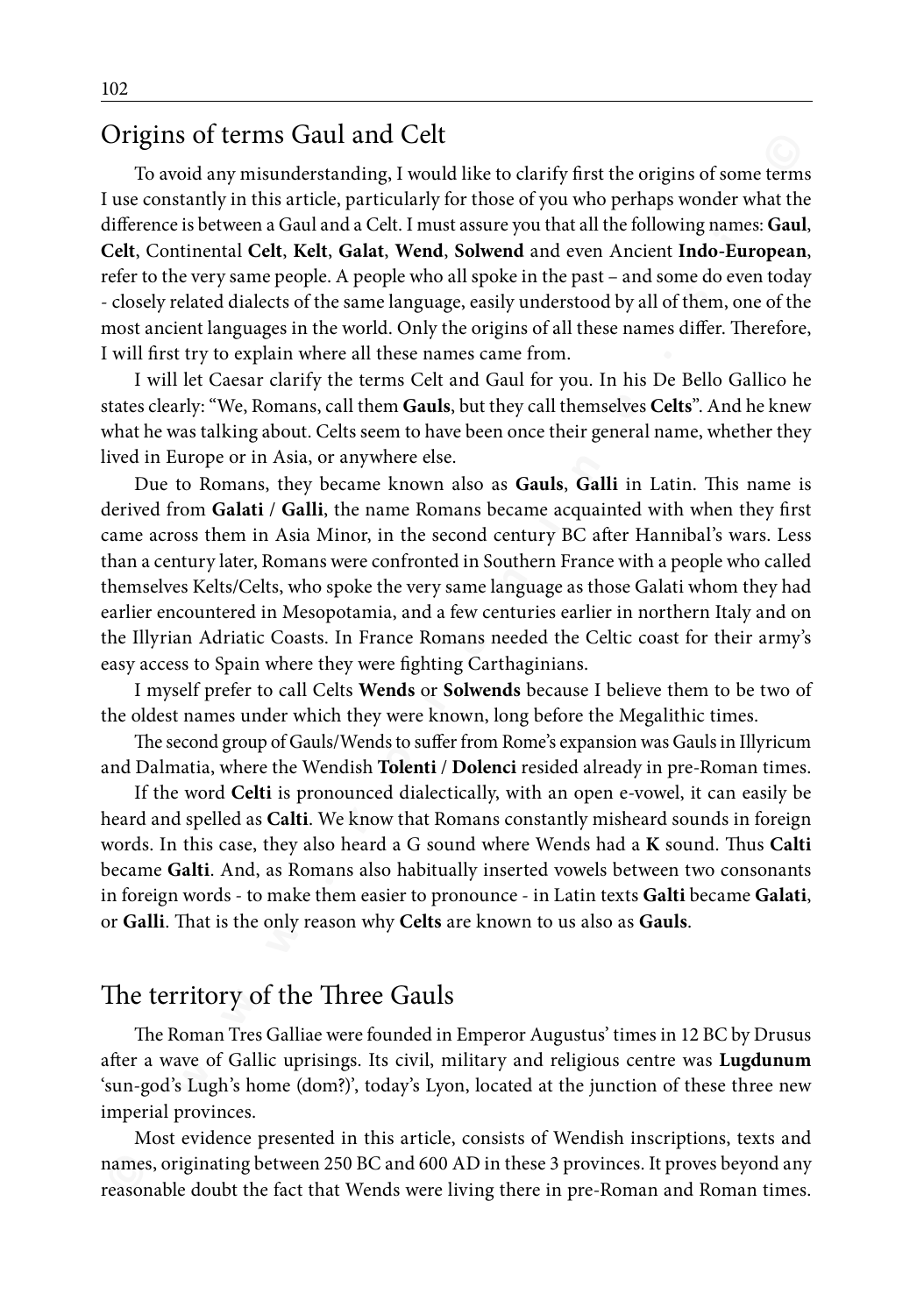

*Map 1: The territory of the Tres Galliae.*

The territories of the Three Gauls covered the following territories:

- 1. Alpine Regions: Alpes Maritimae; Regnum Cottii [Kotni] 'in a corner, of a mountain valley'; Alpes Graiae [krajne] 'on the border, on the edge (of the Alps)' with Vallis Poenina.
- 2. Gaul Proper in which most of the Wendish inscriptions were excavated covered: Narbonensis; Aquitania; Lugdunensis; Belgica; Germania Inferior; and Germania Superior; and
- 3. Middle Rhine and Upper Danube: Agri Decumates; Vindelici, today's German Bavaria.

## The deliberate destruction of inscriptions found in Tres Galliae

Most of these ancient Wendish inscriptions originating in the Tres Galliae in pre-Roman and Roman times (250 BC – 600 AD) are badly damaged and fragmented. The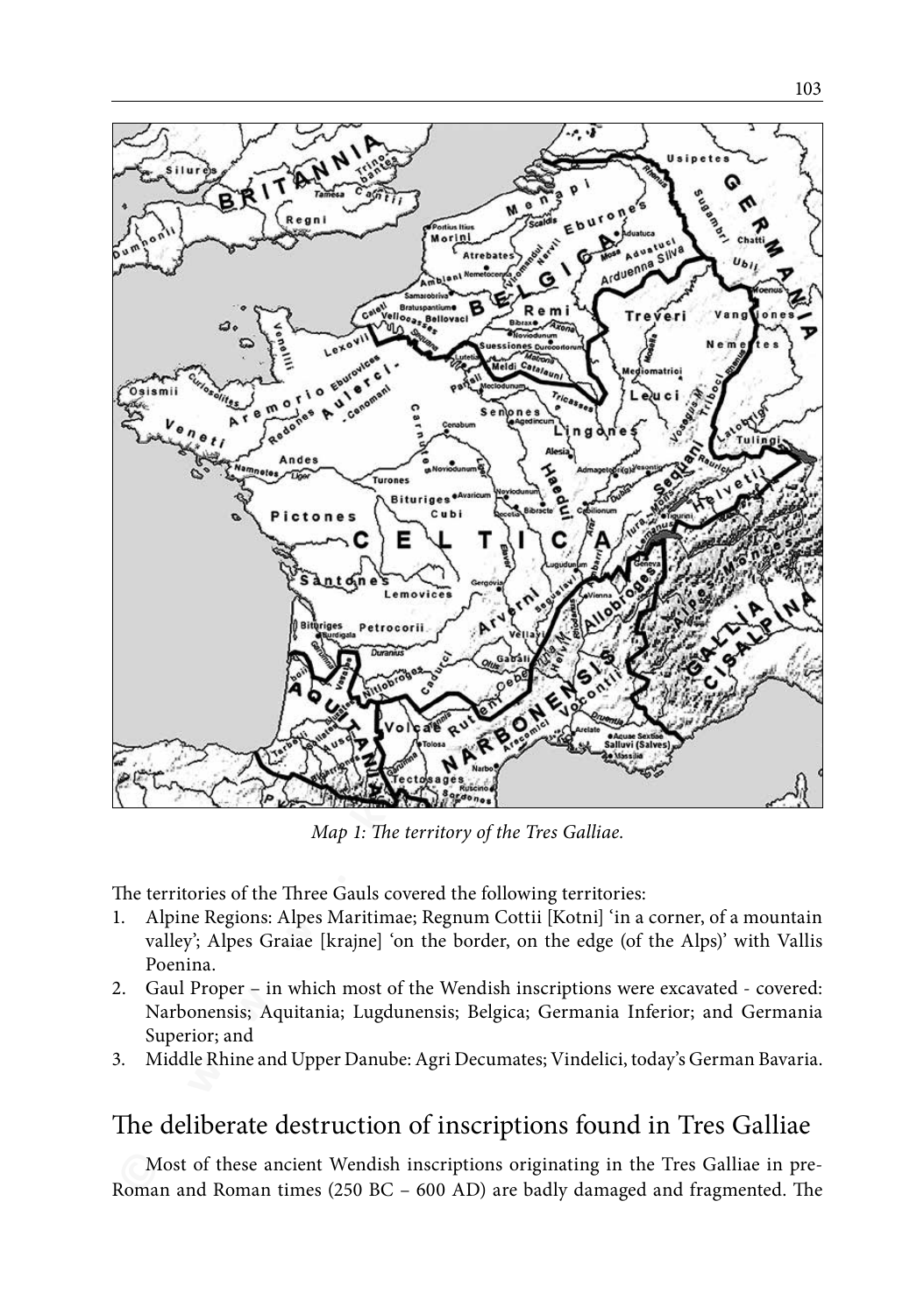**© w w w . k o r e n i n e . s i ©** stone monuments and plaques, on which they are written, were deliberately smashed to pieces, then buried or thrown into rivers and lakes where they eroded further. Some of them were vandalized already by Caesar's soldiers in the wars he had led against Gallic tribes. Half a millennium later, Christian zealots as soon as their religion had become the official religion of the Roman Empire, began destroying everything connected with pagan religions. Inscriptions honoring pagan priests and gods, appeals for their help and their gratitude when heard - whether inscribed on stone monuments or metal plaques - were destroyed by them. In particular, the inscribed texts suffered damage. Christians tried to make them illegible, regarding them the devil's work.

Names of potters inscribed on their products had a better chance of survival, and thousands of them are left. Many of them, found throughout these areas, have still popular Wendish names inscribed of them, with the word **aut** or **avid**, **ovit**, wrapped around, added. This term probably referred to the way pottery products were either packaged, or manufactured, perhaps wound around or inside a form.

Most of these ancient Wendish inscriptions were found in Southern France and in present Belgium, Holland and the lower Rhine Valley. Thousands of well preserved Wendish names of potters, incised on pottery produced in the Three Gauls, prove that these potters were Wends.

Gradually, during the first few centuries under the rule of Rome, Wendish in these inscriptions began to turn into a kind of pidgin Latin. Towards the end of this period, even a few Frankish names began to appear, particularly on pottery.

### The problem of the constant misspelling of Wendish personal names and words in Roman texts

The main difficult we are confronted with when looking for Wendish words and names in Roman texts, in this context those used in areas of the Roman Tres Galliae, is their constant mishearing and misspelling by Roman writers. As mentioned, the Three Gauls were founded in response to a Gallic rebellion provoked by the census of Gallia Comata, **kosmata**, the long-haired Gaul. Its capital was Lugdunum, today's Lyon.

August  $1<sup>st</sup>$ , the inaugural day of the Lugdunum sanctuary, was a day celebrating the anniversary of Augustus' victory at Alexandria, as well as the Gallic day sacred to their sun-god **Luch**, the light. Romans, whose alphabet had no letters for sibilants **č, š** or **ž** , so common in Wendish, spelled his name **Lugh**. To write Greek names and Wendish sibilants, Romans mostly used their letter **x.** As a sun-god, Lugh was identified with Apollo and with the Roman sun-god **Sol**, whom Romans had inherited from Italian Wends.

The first high priest of the Lugdunum sanctuary was Caius Julius **Vercondaridubn**us, an Aeduan aristocrat. His name indicates his Roman citizenship and his Gallic, i.e., Wendish origins. In the typically Roman spelling of his name, we can clearly discern two Wendish words: **vercon, vrhovni** 'high, chief' and **daridubn**, **dar davan** 'offerings giving', a descriptive title of their High Priest, the conveyor of offerings to their gods.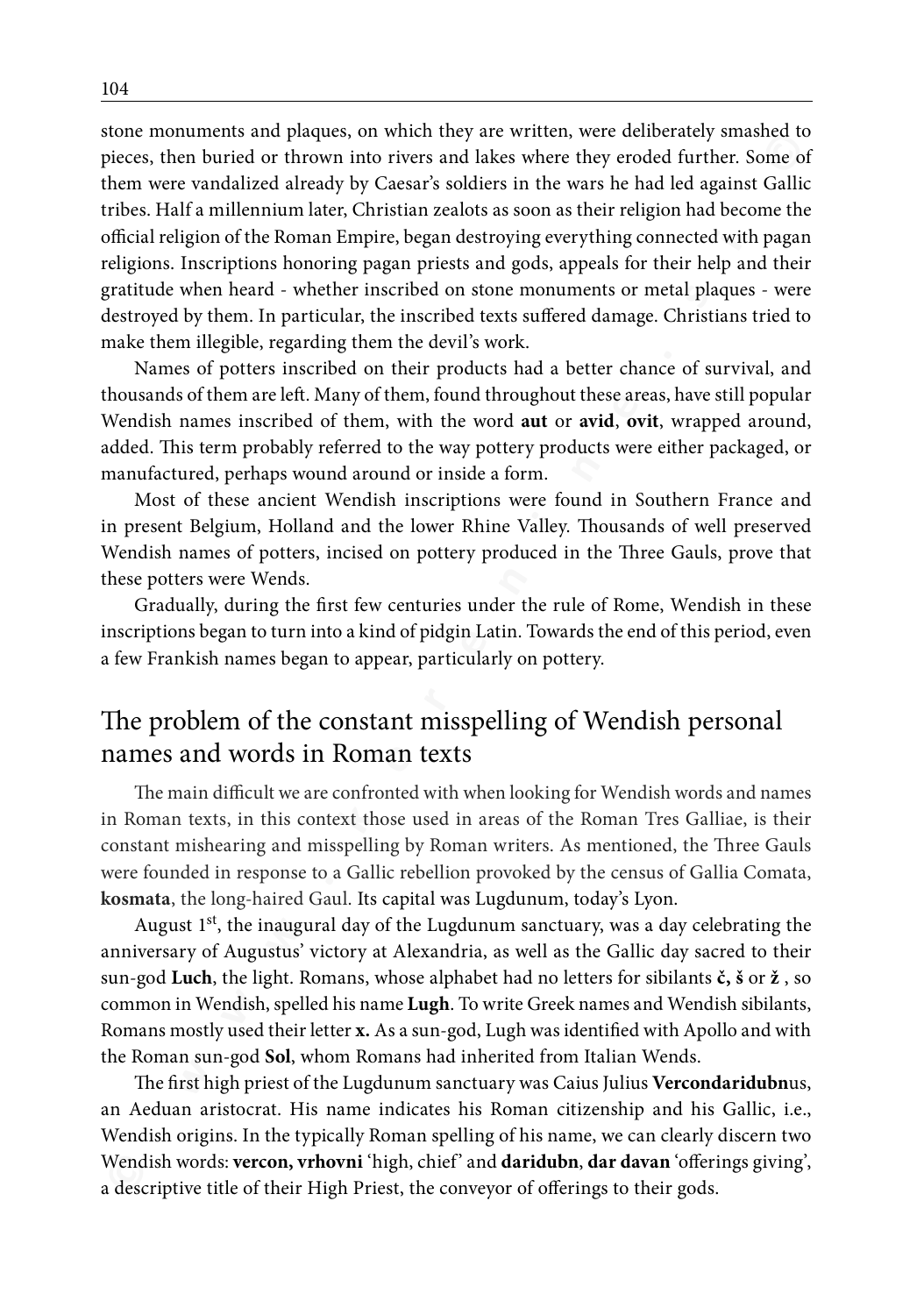We know from the example of the name of the famous Gallic organizer of the all-Gallic uprising against Caesar's army, **Vercingetorix** 'veršni/vršni redarič', how grossly misspelled Wendish words and names were by Romans. Fortunately, comments they frequently added to such names help us in deciphering them. For instance, in Vercingetorix case, Roman authors explain that he was a Gallic Chief magistrate 'redar', responsible for ensuring **red** 'order' in his tribal area.

We show Youth the camputa on the manus of the most standard on the standard on the standard with the standard with the standard with the standard with the standard with the standard with the standard with the standard with What Romans believed to be Gallic personal names were, in fact, mostly their professions or honorific titles. An example is the famous British warrior queen, usually referred to in Roman texts as **Boddícca**. This is obviously not her personal name, as historians believe. It is the term referring to a Wendish female military leader, a Vodílka. Romans called her the queen of the British **Piceni** tribe. As they were obviously Wends, their name was most likely **Jekleni** 'hardy, steely'. Together with neighboring tribes, she organized and led an uprising against Romans and destroyed an entire legion in 60/61 AD. It is equally hard to guess who she really was, when one looks at the name under which she is now remembered in Wales - where a Wendish dialect was once spoken there is now hardly recognizable as such because of a 500 years long Roman, and later Anglo-Saxon and Norman occupations. In Welsh she is now known as **Buddug** / **Vuduk**. But the Welsh word for a **pig** is still the Wendish puis.

I will give you one example of how Celtic scholars presently interpret Gallic names. The name of the Chief priest of the Lugudunum sanctuary, analyzed above, is obviously his priestly title, **Vercondaridubn**us. They translate it as the dark one of great wrath. They regard **ver**- to be a prefix implying a hierarchy, above, highest, supreme, which is surprisingly close to the real meaning of Wendish **ver**hovni/**vrh**ovni. They equate **con**- or **com**- with the Latin con- or com- , meaning with. They believe that **Dari** describes a violent emotion, and that **dubn** means dark, shadowy; hidden, secret. **Dubnos** they interpret as the deep world, the underworld - for them a suitable connection for a pagan priest. **Dubn** could in fact be the Roman spelling of Wendish **doln**, lower-lying.

### Wendish inscriptions from pre-Roman and Roman times (250 BC to 600 AD) in the Tres Galliae

These mostly badly fragmented ancient Gallic inscriptions, discovered mainly in present France, Belgium and Holland are the most convincing proof that Wendish was spoken in ancient times in these parts of Europe. Some of them are also from other Celtic areas in Northern Italy, the Alps, and a few are from the area of the pre-Roman Wendish Illyricum, reaching from the town presently named Vienna, over the Pannonian Plain to the Dalmatian Adriatic coast. Almost all the examples I quote, are described minutely in Harvard Professor Joshua Whatmough's book.

It is ironic that the thoroughly indoctrinated political and scholarly elites continue to assure us that, throughout this very same period of time, Wends were still wandering about the morasses beyond the Carpathian Mountains in Eastern Europe, totally unaware of the existence of the high Roman civilization flourishing in the West.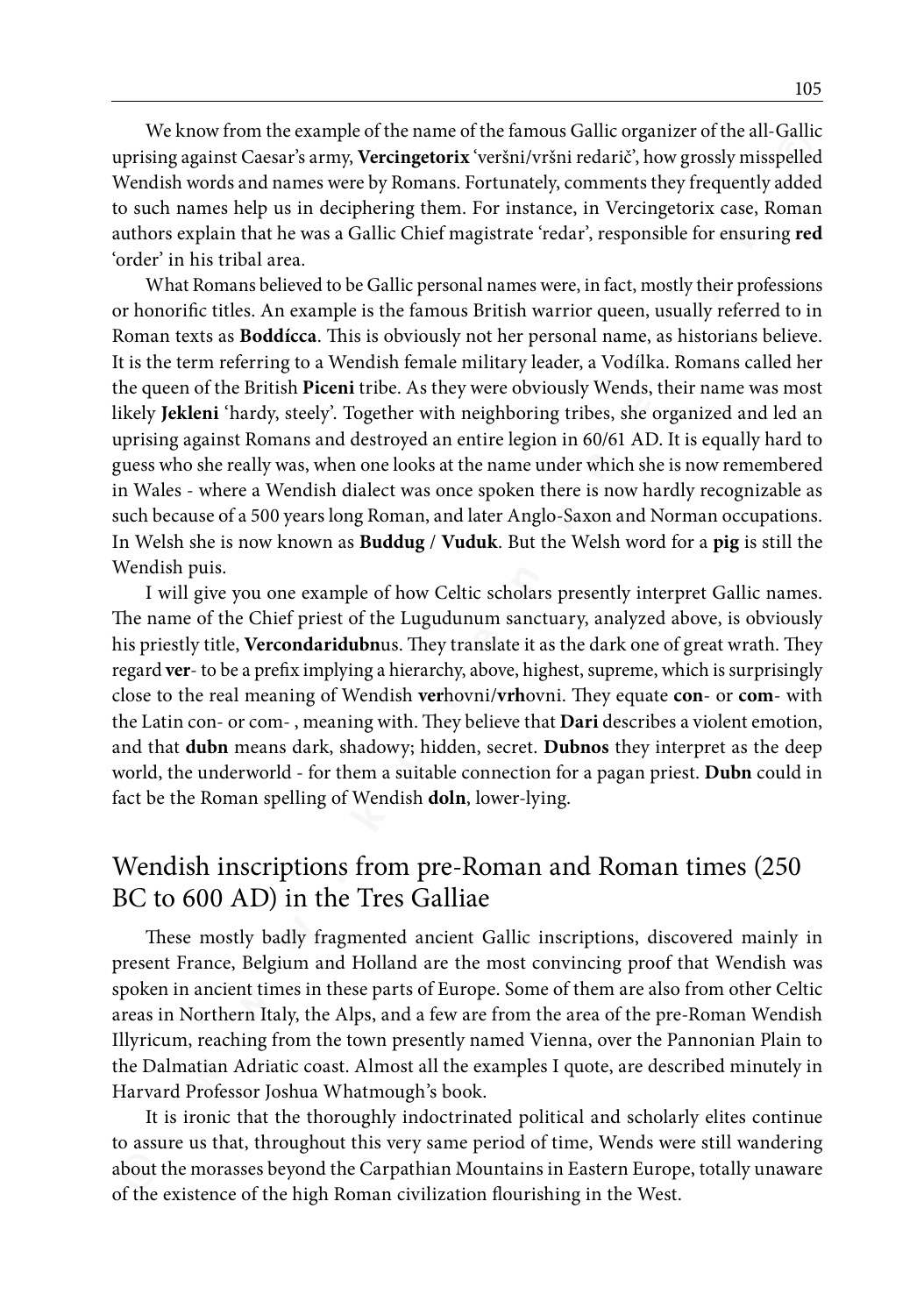To prove my point, that Wends are direct descendants of European natives, Europe's first permanent settlers, I rely mainly on 4 sources:

- 1. toponyms with Wendish roots, found on ancient and modern maps of these Gallic areas;
- 2. Wendish vocabulary and grammatical forms retained in the new Romance languages, evolved there under the Roman occupation; and in Germanic languages, formed during the expansion of the Frankish Holy Christian Roman Empire;
- 3. Various glosses found in Greek and Roman writers;
- 4. And above all, the already mentioned ancient inscriptions, made, during this period, meticulously described in Harvard prof. Whatmough's book, The Dialects of Ancient Gaul.

The first two sources on which I rely, i.e., Wendish toponyms and Wendish vocabulary of languages spoken there today, occur also in all other modern European languages, as well as in Latin. The last two sources on which I rely, glosses and ancient inscriptions, are the subject matter of this subsection of this article.

Archaeologists have tried to put these broken pieces of inscribed monuments together again, wherever possible, but they seldom succeeded in making much of the entire text legible. The missing and damaged words make many inscriptions incomprehensible. However, one can usually detect at least a couple of undamaged Wendish words. Even the little that is left, paints a clear picture of the language used in them.

As the Islamists destroys the World heritage in the name of god, the Christians were pulverizing museums and libraries, packed full with tablets and ancient scrolls, covered with ancient texts written in cuneiform and other ancient scripts. Among them are **thousands of texts** written in Wendish dialects, **lost for ever**.

to the my point in the material materials of the measure and the measure in the particular states. For the measure of the measurement settles, I. rely mainly on *t* sources:<br> **Experiment and modern maps of these Gallis<br>
ar** Fortunately, we still have some legible inscriptions from Ancient Gaul, particularly from the Tre Galliae. The earliest Wendish inscriptions were excavated in today's Provence. Gradually the language on their monuments began to reflect the increasing influence of Rome, their administration, legions and merchants, causing Wendish dialects to gradually turn into a pidgin Wendish-Latin. Towards the end of the Roman Empire, with the spread of Christianity by Franks, even a few "Germanic" names begin to appear here and there, mostly inscribed on pottery.

I can quote here the texts of just a few of these inscriptions. All the material quoted there, are my rough notes on Prof. Whatmough's book The Dialects of Ancient Gaul. They may be useful to those interested in the subject who has no access to his book.

As mentioned, a large number of these ancient Gallic inscriptions are from **southern France** where the population was literate already in the early part of the first millennium BC. During the earliest centuries, some of these inscriptions were written in the Etruscan or in the Greek alphabet. At that time, many Greek traders had begun to settle **in the Cote d'Azure** and in the rest of the **Wendish Provence.**

When attending the gymnasium, I read the **legend** about the founding of Marseilles, in which a princess named **Peta**. She was a daughter of the local Celtic king, who had married a Greek merchant. To establish her future family, she was given by her father the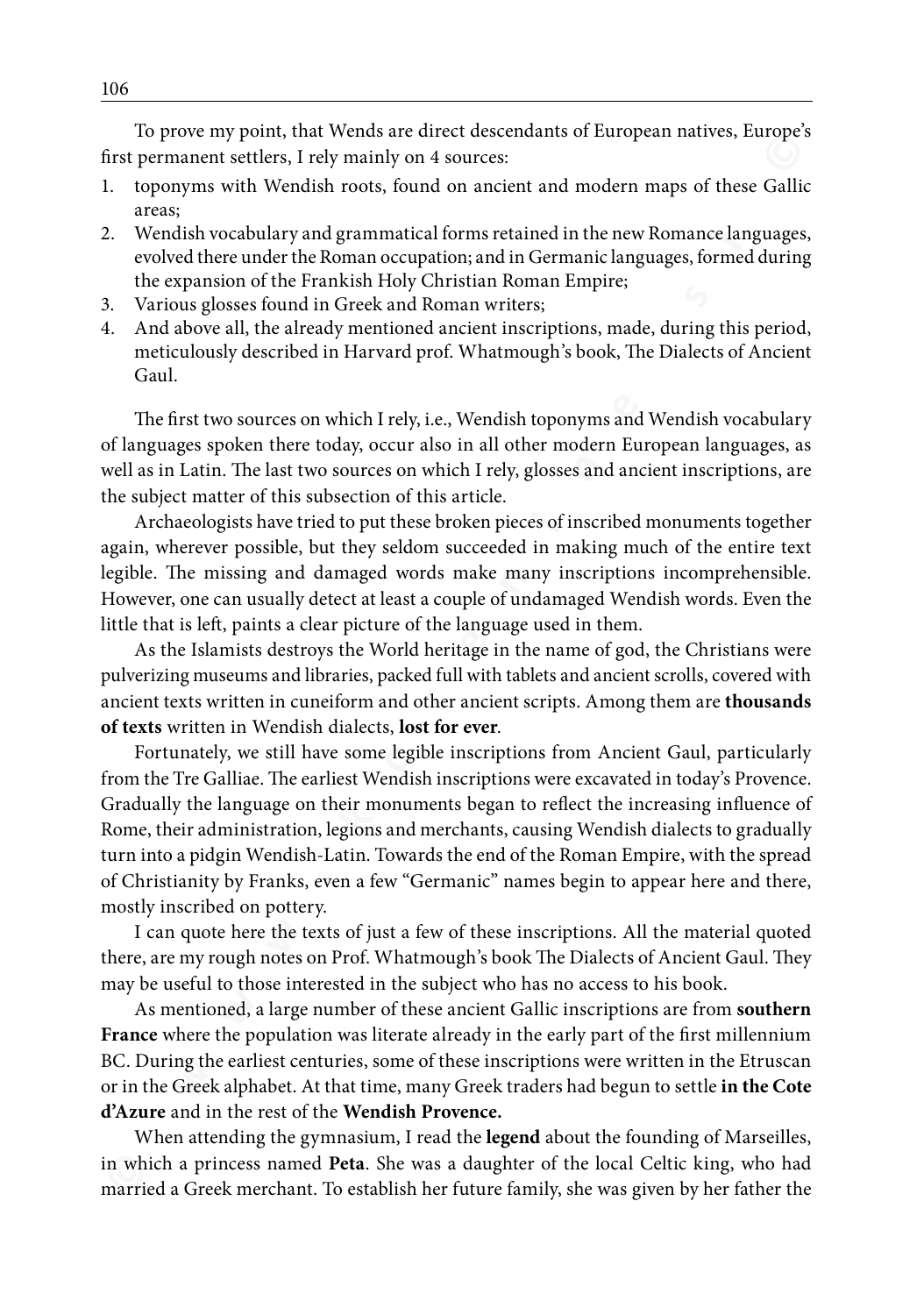area where Marseilles is located today. The name **Peta** is the Wendish term for a fifth child or a fifth daughter. It is the kind of name that was popular also among Romans. They called their children Primus, Decius, **Quint**us, fifth son.

Ever since, I suspected that Wendish may have been spoken in Southern France in ancient times, because many legends bases on historic events. My suspicions were proven right when in 1980 I accidentally acquired the Dialects of Ancient Gaul. This book is a treasure trove of information about the spread of Gauls/Wends in southern, central and Western Europe, in pre-Roman and Roman times. It confirmed my suspicion that Wends were indeed the original Europeans, its first permanent settlers and its first farmers.

Prof. Whatmough was a highly respected professor of linguistics at Harvard. The contents of his book are the result of his life-long meticulous research of Gallic inscriptions, made in pre-Roman and Roman times. In its 1,500 pages, he describes, in minute detail, what is left of these inscriptions, kept in various European museums and private collections. He had personally inspected each inscription, mentioned in his book, and had attempted to fill the gaps in their texts, to decipher them and try to interpret them, despite their imperfect condition. The **value** of his book lies almost entirely in his **careful descriptions**  of inscriptions, and the **rich** bibliographical **data** he cites on the subject of Celts.

The conclusions he reached, and the opinions he held about the meaning of these inscriptions and specific words, are disappointing. Although his linguistic knowledge was extensive – he knew over 10 classical and modern languages, including Hebrew and insular Celtic - he knew no Wendish. As a result, with the exception of a few Wendish words, which he knew from Ancient Greek, Latin, and Insular Gallic, the meaning of these inscriptions eluded him, as it continues to elude most other linguists.

He did not realize that the Breton language, and even more so the so-called Insular Celtic languages, although based on Wendish, were substantially affected and changed by Latin, Frankish and many other languages. One of these languages, spoken in Ireland, shows even the impact of at least one non- Indo-European language. As a result, some of his conjectures are at times embarrassingly wrong.

I have already explained that I used also **other sources** when trying to find out whether Wendish was really spoken throughout **ancient Gaul**. Some **glosses** found in books of classical writers – who at times mention in passing a Celtic word and even add its Latin equivalent - are quite useful. I will mention here just one, **drosg**, Wendish drozg, mentioned by a Roman as the Gallic term "for a specific kind of singing bird".

**© w w w . k o r e n i n e . s i ©** I gained some information on the continued presence of Wends in Central France, formerly the home of the Celtic Arverne tribe, from the book The History of Franks, written in the  $6<sup>th</sup>$  century AD by the Bishop **Gregory of Tours**, the best historian the  $6<sup>th</sup>$  century managed to produce. He is describing the violent times during Roman Empire's final stages of disintegration. Most of his time, he spends describing miracles his ecclesiastical predecessors and his friends had performed. Most of the historical events he describes are interesting, he had witnessed them himself. Now and then, he mentions individuals whose names are obviously **Wendish**. In his time, France was a multi-cultural society, with the original Gallic population already totally Romanized, desperately trying to protect itself and their properties and wealth from Goths, Franks, and the Allemanni, invading Gallic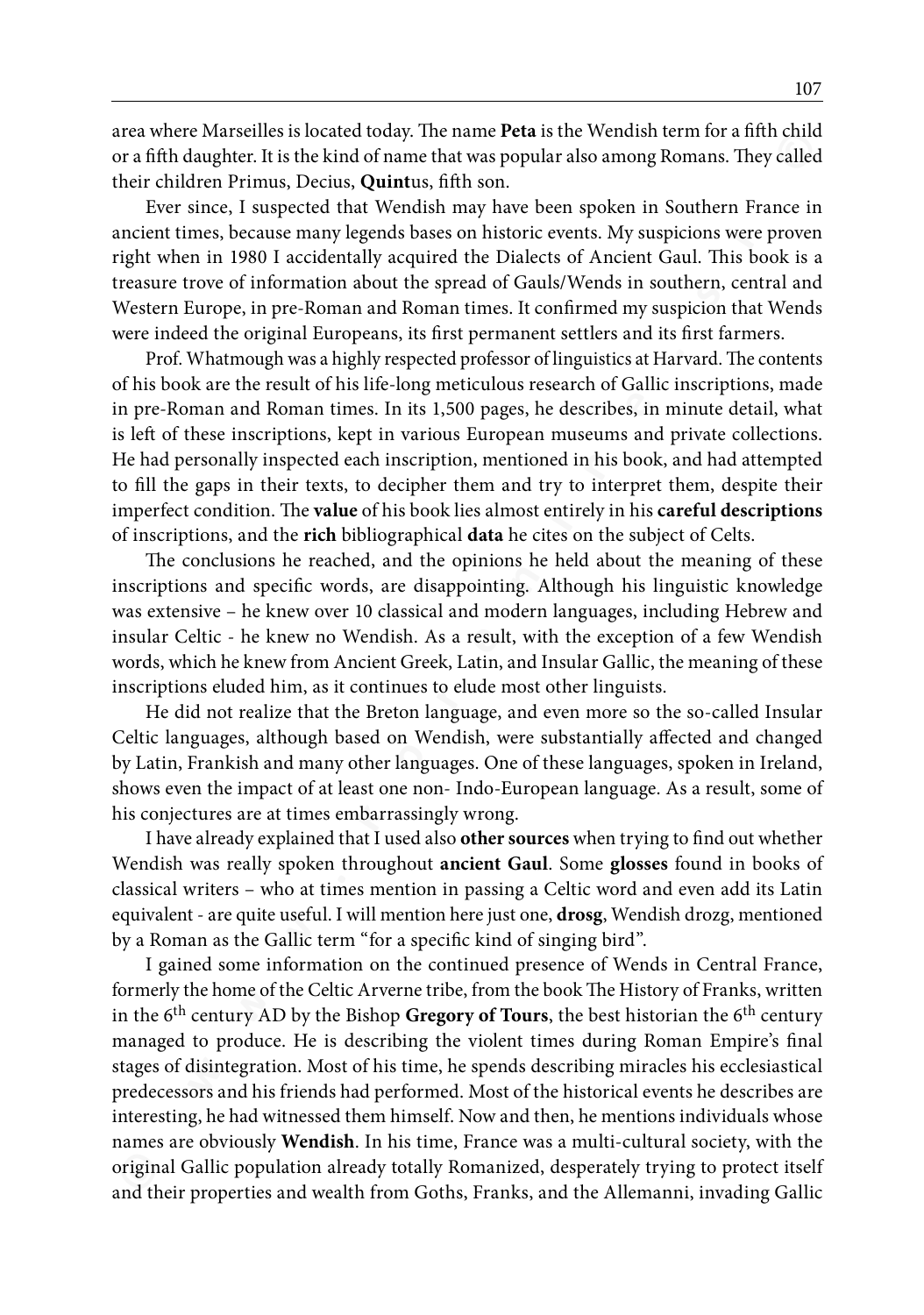territories, pillaging and murdering, and declaring their loyalty to Christianity, while robbing their richly endowed churches.

Gregory's ancestors were members of a prominent Wendish-Gallic aristocratic family of one of the most important Gallic tribes in the ancient Provence, the **Avergni**. His family's intriguing Romanized Wendish name, **Ampagati**us, was obviously originally either **Oni Bogati** 'those rich ones', or **En Bogati** 'a rich one'; if one considers the typical Roman way of spelling Wendish words.

Gregory's ancestors had become Roman senators when the Provence was incorporated into the Roman Empire. His family produced even one of the earliest Wendish Christian martyrs in 174 A.D. In later centuries, many members of his and his wife's families were elected Bishops in their home town, **Avergne**, the later **Clermont**. He himself was the seventeenth Bishop in his family. His tribe name, Avergni, may be the Roman spelling of their original Wendish name, **Ta Verni** 'devout pagans'.

Criging and monder and monder and monder and the state of a prominent Wendish Calike aristocratic family<br>obling their richly endowed churches.<br>
Gronco of the most important Gallie tribes in the ancient Protection. As a bro Another leader of a Celtic/Wendish tribe, from today's central France, was a king of the **Senoni tribe**. He ruled in the first half of the 4th century BC. He had the same name, **Ambagati**us. According to the Roman historian **Livi**us, this king had sent some of his tribe's young men to find land for themselves and their future families in the Po Valley or in Etruria. These young men became famous, because their request to the Roman government for lands on which they could settle, was rudely rejected. Offended, they attacked and defeated the Roman army at Allia, then proceeded to **Rome** and **occupied it**  in 490 BC - a humiliating defeat Romans could never forget. Descendants of these brave Wends, may have settled down in the central area of the Italian Adriatic coast, which later carried their name, Senoni.

From Gregory I learned that there were Wends among the highest Celtic and Roman aristocracy, and, looking at some of their names, one can conclude also that plutocrats were ruling already in those distant times.

According to Prof. Whatmough, Celtic warriors were recruited only from members of their aristocracy. Their farmers were free men. They did not have to pay taxes, nor serve in the army – unless they volunteered when their tribe was endangered. Their aristocracy worked their own fields, as Roman patricians used to up to Cato's times. On the other hand, members of Wendish aristocracy were involved in all kinds of trades and manufacture. Potters were not slaves, says Whatmough, they were members of the upper class. Their Gallic glassware and pottery products were successfully exported throughout the Roman Empire. This was one of the reasons why many Gallo-Roman families had become extraordinarily rich. This is confirmed today by archaeologists describing their recent excavations of various Celtic graves, loaded with precious possessions.

They were able to build mansions and fortresses, townhouses and temples. They acquired luxury goods, home-made and imported. Their kings and other members of aristocracy were known to have distributed gold and silver among the general public at religious and public events, celebrations and elections. In that respect, their system hardly differed from that of ancient Rome. This is not surprising. After all, Wendish tribes were active in both societies.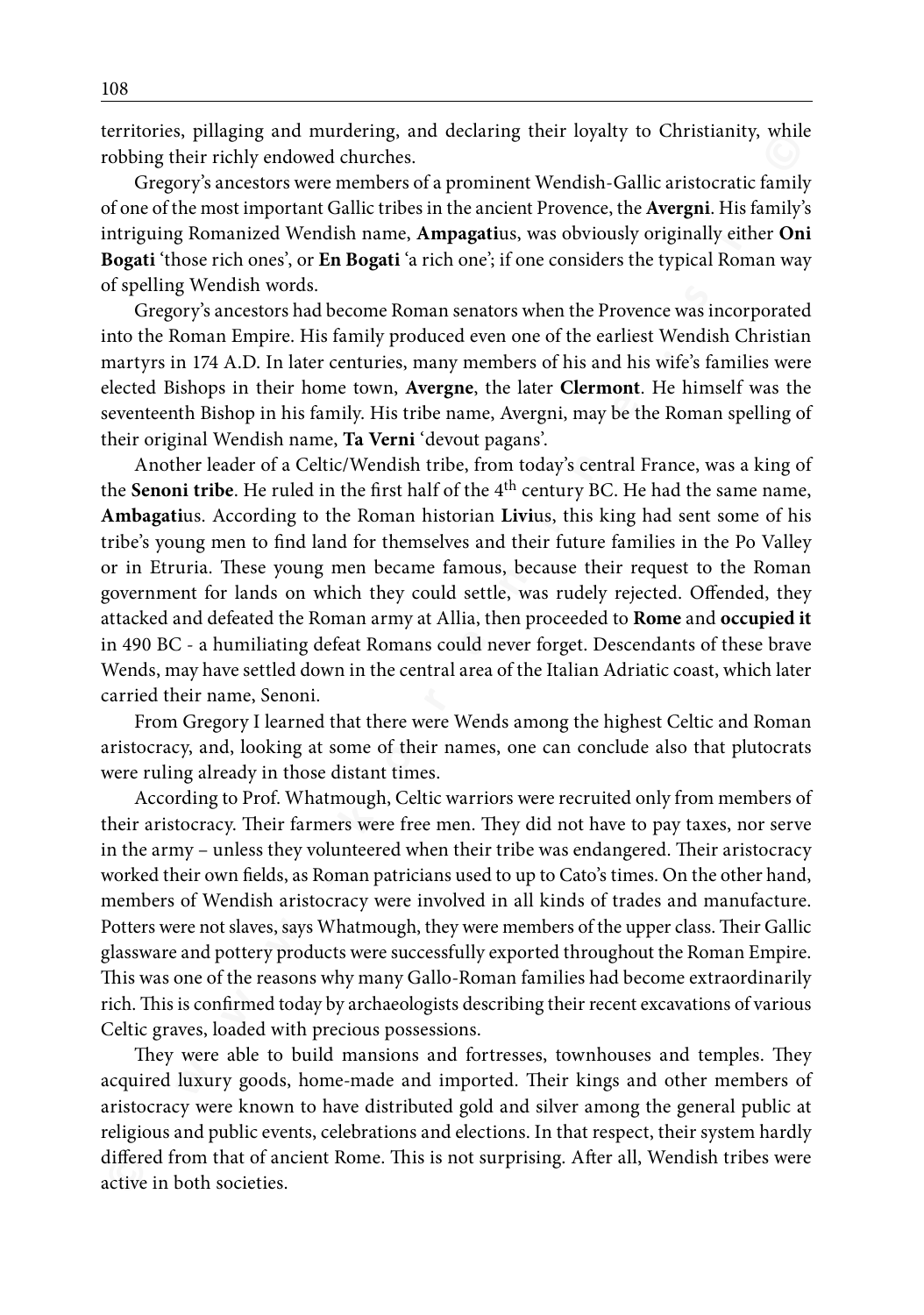We have to thank the fact that members of the literate Gallic upper class worked in the production of **glass ware** and **ceramics** - and to their habit of signing their products with their personal names - that we now know for certain that Wends had in Roman times lived throughout Gaul. Wendish names appear on their products from one end of Gaul to another, from the Mediterranean Cote d'Azure to the North Sea, Brittany, Holland and Belgium. We now know that these items were made by hundreds of Wendish Vladomirs, Hleudomirs, Dragos, Kaitomars, Lubis, etc.

### Samples of Wendish names in Tres Galliae

|               | we have to thank the fact that members of the ilterate Gallic upper class worked if      |  |  |
|---------------|------------------------------------------------------------------------------------------|--|--|
|               | the production of glass ware and ceramics - and to their habit of signing their products |  |  |
|               | with their personal names - that we now know for certain that Wends had in Roman time    |  |  |
|               | lived throughout Gaul. Wendish names appear on their products from one end of Gaul to    |  |  |
|               | another, from the Mediterranean Cote d'Azure to the North Sea, Brittany, Holland and     |  |  |
|               | Belgium. We now know that these items were made by hundreds of Wendish Vladomirs         |  |  |
|               | Hleudomirs, Dragos, Kaitomars, Lubis, etc.                                               |  |  |
|               | To give you an idea of the extensive evidence about the presence of Wends in Gaul        |  |  |
|               | mentioned in Whatmough's book, I will quote here just a couple of pages from it. In then |  |  |
|               | he gives personal names of potters and other Gallic Wends from all three parts of Romar  |  |  |
|               | Gaul. I add my comments in square brackets.                                              |  |  |
|               |                                                                                          |  |  |
|               |                                                                                          |  |  |
|               | Samples of Wendish names in Tres Galliae                                                 |  |  |
|               | Here is a typical random sample of names from Provence and in Aquitania. Idenica         |  |  |
|               | and similar Wendish names appear in all Gallic provinces. They are easily recognizable   |  |  |
|               | as being Wendish names, as soon as one removes the Roman ending -us:                     |  |  |
|               |                                                                                          |  |  |
| Nattia        | [Nadia (name)]                                                                           |  |  |
| Noric(us)     | [Noričan] 'a Carinthian Wend'                                                            |  |  |
| Olosto        | [Ulasta/Vlasta (name)]                                                                   |  |  |
| Pelli(us)     | [Beli] 'the white one'                                                                   |  |  |
| Precilia      | [preklja] 'pole, rod, stick; a thin and tall girl?, a twiggy?'                           |  |  |
| Sabina        | [Slavina (from Slavini/Sloveni)]                                                         |  |  |
| Sabin(ius)    | [Slavin (from Slavini/Sloveni)]                                                          |  |  |
| Sali(us)      | [zali] 'handsome'                                                                        |  |  |
| Senkio        | [sinko] 'son'                                                                            |  |  |
| Silan(us)     | [silan, siln] 'powerful, mighty'                                                         |  |  |
| Tomalla       | [ta mala] 'he little one'                                                                |  |  |
| Solimar(io)   | [Solimir (name), sol] 'the sun god'; [mir] 'peace'                                       |  |  |
| Solimari(us)  | [Solimir (name), sol] 'the sun god'; [mir] 'peace'                                       |  |  |
| Solimar(us)   | [Solimir (name), sol] 'the sun god'; [mir] 'peace'                                       |  |  |
| Taetania      | [Tatiana (name)]                                                                         |  |  |
| Trocci(us)    | [Dragi/Drag, Droh (name), sin Kaitimara?]                                                |  |  |
| Trocci(us)    | [Dragi/Drag, Droh (name), sin Kaitimara?]                                                |  |  |
| Vaet(ius)     | [ved/uedei] 'sage'                                                                       |  |  |
| Varena        | [Verena (name), varen/varna] 'secure, safe'                                              |  |  |
| Varenia       | [Verena (name), varen/varna] 'secure, safe'                                              |  |  |
| Vassil(us)    | [vesel] 'happy, cheerful'                                                                |  |  |
| Velabelli(us) | [velk beli] 'the big/tall white one'                                                     |  |  |
| Velad(us)     | [Vlad (name)]                                                                            |  |  |
| Veci(us)      | [velki] 'tall'                                                                           |  |  |
|               |                                                                                          |  |  |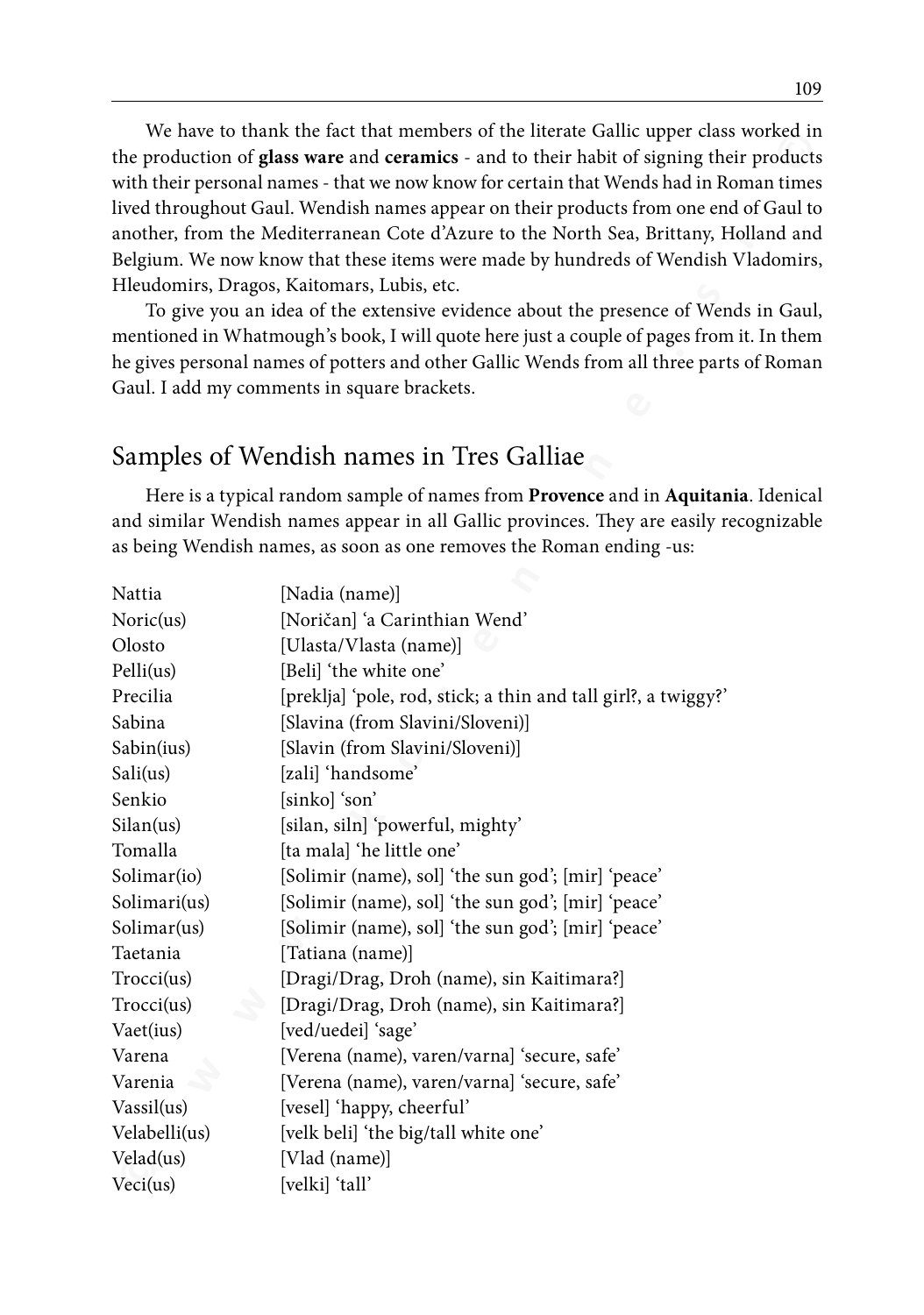| Vebromara   | [Dobromara (name), Dobromira (name)]                                       |
|-------------|----------------------------------------------------------------------------|
| Vellaco     | [velak/veliak] 'a man of note, a distinguished man, a magnate'             |
| Venimara    | [Vendimira? (name)]                                                        |
| Venimar(us) | [Vendimira? (name)]                                                        |
| Verc        | [verh/vrh] 'summit, peak, top'; as in Vercingetorix [vrshni] 'chief, top', |
|             | [redarič] 'magistrate'                                                     |
| Verina      | [Verena (name)]                                                            |
| Vired(us)   | [v redu] 'in order', [vred] 'order-maker, magistrate, policeman'           |
| Vitto       | [Vid (name)]                                                               |
| Vit(us)     | [Vid (name)]                                                               |
| Vocc(ius)   | [volki] 'wolves'                                                           |
|             |                                                                            |

| veolomala       | $[100010111a1a]$ (Italiic), Dooronina (Italiic)]                                           |
|-----------------|--------------------------------------------------------------------------------------------|
| Vellaco         | [velak/veliak] 'a man of note, a distinguished man, a magnate'                             |
| Venimara        | [Vendimira? (name)]                                                                        |
| Venimar(us)     | [Vendimira? (name)]                                                                        |
| Verc            | [verh/vrh] 'summit, peak, top'; as in Vercingetorix [vrshni] 'chief, top',                 |
|                 | [redarič] 'magistrate'                                                                     |
| Verina          | [Verena (name)]                                                                            |
| Vired(us)       | [v redu] 'in order', [vred] 'order-maker, magistrate, policeman'                           |
| Vitto           | [Vid (name)]                                                                               |
| Vit(us)         | [Vid (name)]                                                                               |
| Vocc(ius)       | [volki] 'wolves'                                                                           |
|                 |                                                                                            |
|                 | The following is a page, chosen at random, with a few more "local and ethnic names"        |
|                 | from Aquitania, between the Pyrenees and the Garonne. According to Whatmough, this         |
|                 | was the area of the Celtic tribes Chatti, Tubantes, Hilaeuiones, Siduni, Suebi and Usipii. |
|                 | Note that he includes Swabians, Suebi as a Celtic tribe.                                   |
|                 |                                                                                            |
| Belenni         | [Belini] 'worshippers of Belin?'                                                           |
| Bercorat(es)    | [vrh] 'summit', [gorate] 'mountainous'                                                     |
| Bigorra castrum | [v gori] 'on the mountain'                                                                 |
| Boiat(es)/Boias | [boji] 'fighters, warriors'                                                                |
| Borodat(es)     | [bradat] 'bearded'. It seems that priests wore beards even in Gallia                       |
|                 | Togata.                                                                                    |
| Bocco           | [bog] 'god (divine name)'                                                                  |
| Calagorri(s)    | [gola] 'treeless, bare', [gora] 'mountain'                                                 |
| Ceuenna         | [kamen] 'stone', [kamena] 'rocky'; (Ceuenna now Cévennes)                                  |
| Kemmen(on)      | [kamen] 'stone', [kamena] 'rocky'; (Kemmenon now Cévennes)                                 |
| Cossion         | [kozio] 'pertaining to goats', [cosit] 'mow', [kosat (se)] 'to wrestle,                    |
|                 | compete', [vezat] 'to bind, to unite'                                                      |
| Cossio Vasatum  | [Kozja Vas] 'the Goat Village', [vas] 'village'                                            |
| Crebenn(us)     | [greben] 'ridge, crest of a mountain'                                                      |
| Dagobit(us)     | [Dragovid (name)] 'drag, dear', [vid] 'seer'                                               |
| Dagober         | [Dragover (name), drago] 'dear', ver] 'believer, priest?'                                  |
| Ritomar(us)     | [Radomir (name), rad] 'fond of', [mir] 'peace'                                             |
| Lassuni         | [Lesna Vas, les] 'wood', [laz/laze] 'clearing, new land'                                   |
| Losa vicus      | [Lesna Vas, les] 'wood', [laz/laze] 'clearing, new land'                                   |
| Sennat(es)      | [seno] 'hay'                                                                               |
| Spariani uicini | [sbor/zbor] 'meeting, congregation', [barie] 'bog, swamp, marsh',                          |
|                 | [bariani] 'marsh dwellers'                                                                 |
| Treuidon        | [Trevid] 'a Druid'; This supports my interpretation of the term Druid,                     |
|                 | being a Trovid, a seer, not a tree venerator.                                              |
| Vassei          | [vas] 'village', [v vasei] 'in the village'                                                |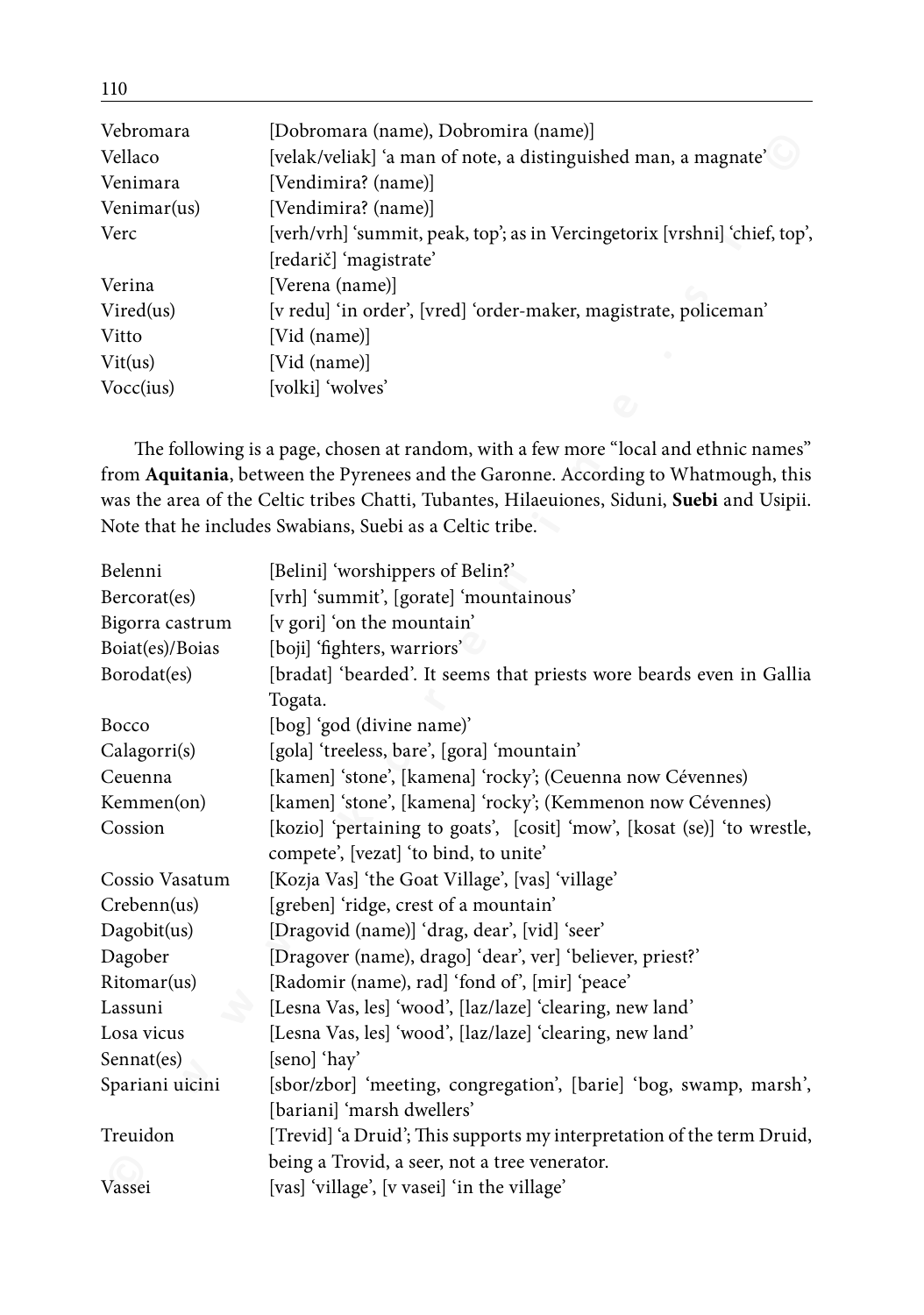| Vernosole              | [varno selo] 'a safe settlement', [varen/-a/-o] 'safe, protected', [selo]<br>'settlement', [verno selo] 'loyal settlement, settlement of the devout',<br>[vern/-a/-o] 'believing, devout, loyal'                          |
|------------------------|---------------------------------------------------------------------------------------------------------------------------------------------------------------------------------------------------------------------------|
| Cala                   | [skala] 'rock', [gola] 'bare'                                                                                                                                                                                             |
| Sorin(us)              | [Zorin/Zoran (name)]                                                                                                                                                                                                      |
| Tici                   | [tihi] 'the quiet one'                                                                                                                                                                                                    |
| Vera                   | [Vera (name)], vera] 'faith, belief'                                                                                                                                                                                      |
| Verana                 | [Verena (name)]                                                                                                                                                                                                           |
| Verina                 | [Verena (name)]                                                                                                                                                                                                           |
| Vindemiali(s)          | [mali] 'little, small, the little Wendt/Windt'                                                                                                                                                                            |
| Mala                   |                                                                                                                                                                                                                           |
|                        | [melje] 'scree, shale, sand'                                                                                                                                                                                              |
| Bocco Hrausoni<br>Tala | [bocco/bog] 'god', [hrosni/grozni] 'terrible, tremendous, fierce'                                                                                                                                                         |
|                        | [tla] 'ground (clay)', [tla] 'soil, ground, earth'; appears also in some<br>native American tongues. Taking into account the frequent changes<br>from L to R, even Latin terra, may be derived from this Wendish<br>word. |
| Duria                  | [dirya] 'runs fast'; river Drava < diryava; Sanskrit: Diryava 'fast- flowing<br>river (in Bombay)', river Derotcha in Switzerland.                                                                                        |
| Vara                   | [vir] 'spring'                                                                                                                                                                                                            |
| Iscitto Deo            | [zaščita] 'protection, God Protector?'                                                                                                                                                                                    |
| Silun(o) Deo           | [Silun/silen bog] 'mighty god'                                                                                                                                                                                            |
| Vlat(us)               | [Vlado (name)] 'ruler, leader'                                                                                                                                                                                            |
| Mirobod                | [Mirovod (name), mir] 'peace', [vod] 'leader, duke'                                                                                                                                                                       |
| Marobod                | [Mirovod (name)]                                                                                                                                                                                                          |
| Milo                   | [Milo (name)]                                                                                                                                                                                                             |
| Rogat(us)              | [Rogat] 'with horns', [rog] 'horn'                                                                                                                                                                                        |
| Luppa                  | [Luba (name), perhaps Lubka (name)]                                                                                                                                                                                       |
| Samo                   | [King Samo (name) of Noricum]                                                                                                                                                                                             |
| Silan(us)              | [Siln/silen] 'mighty, powerful, strong'                                                                                                                                                                                   |
| Viran(us)              | [Vran/gavran] 'raven'                                                                                                                                                                                                     |
|                        |                                                                                                                                                                                                                           |
|                        | Most of the above cited names, but not all, are names of potters. According to prof.                                                                                                                                      |
|                        | Joshua Whatmough, men involved in the mass production of pottery were definitely all                                                                                                                                      |
|                        | free men, not slaves. At the La Grauesenque pottery was a centre of mass-production, a                                                                                                                                    |
|                        | recorded total of more than 750,000 vases produced by some 70 potters. Their productivity                                                                                                                                 |
|                        | reached its peak in the middle of the 1 <sup>st</sup> century A.D., established not long before the                                                                                                                       |
|                        | time of Tiberius. Here mixing of Gaulish with Latin is typical, as is the mixed Etrusco-                                                                                                                                  |
|                        | Latin of vase-inscriptions at Commachio and in Campania. They counted in Celtic, but                                                                                                                                      |
|                        | talked in a mixture of Celtic and Latin, as did workers in the linen and silver industries.                                                                                                                               |
|                        | At the Blickweiler potteries we find idioms like gol or gollat [gol / golat] 'plain, nude,                                                                                                                                |
|                        | without decoration?'. Some graffiti are marked ris [risan] 'drawn, painted, decorated with                                                                                                                                |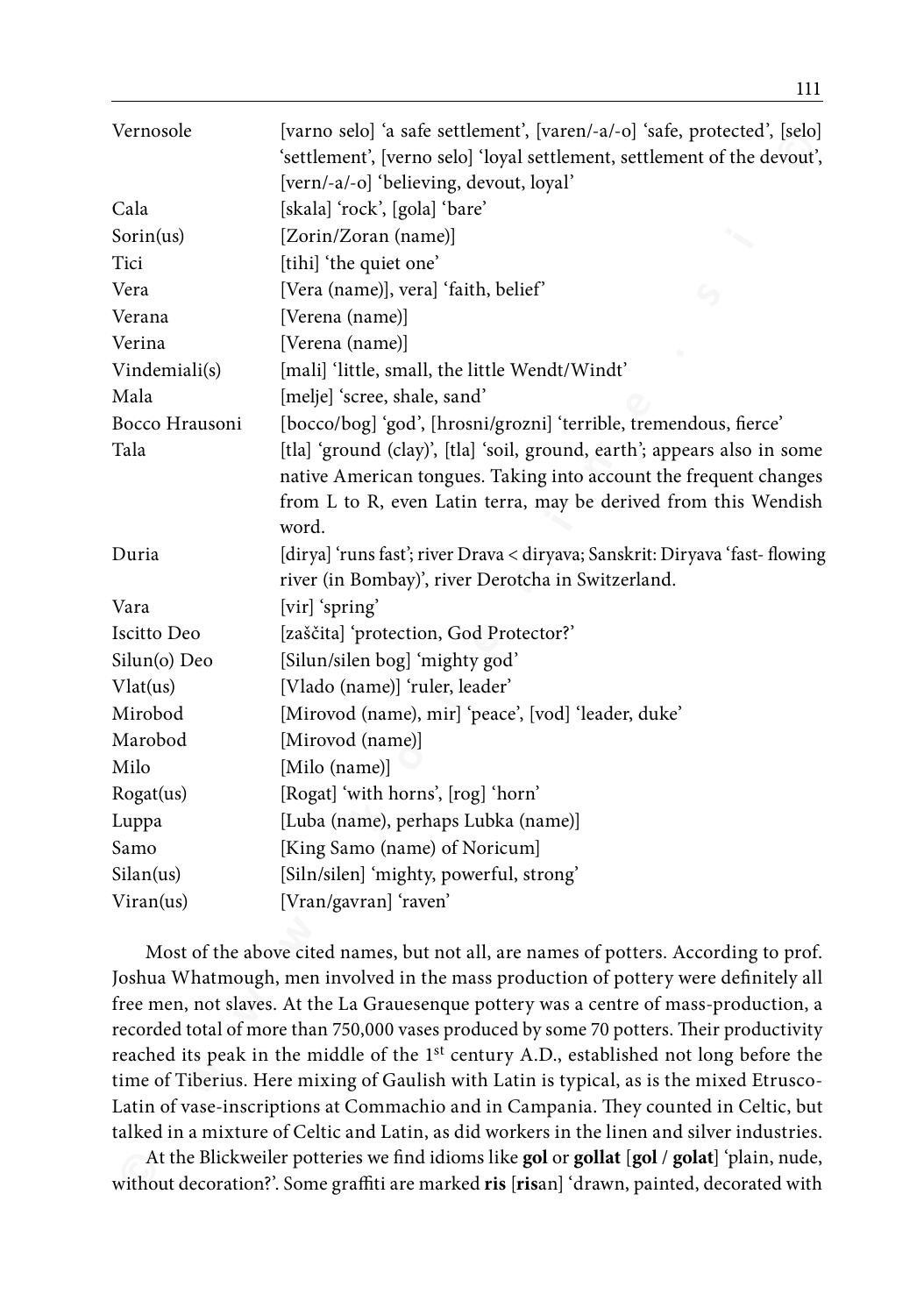pictures' or **prinas** [**pri nas**] 'at our place'. Among potters were also **Lubas**, **Dragas**, and other women. This reflects the fact that Wendish women had everywhere equal rights, at times even superior rights. Even the **Teutoni** tribe, also speaking a Wendish dialect, when looking in the 110 BC for virgin land for their families to settle on in southern France, asked their women to decide whether and when their warriors ought to attack or retreat. Celtic druidesses, judges like **Veleda** [**Vlada**] from the lower Rhine valley, were often preferred to their male counterparts. Even Roman citizens used to let her decide their cases.

### Examples of Wendish texts on Gallic inscriptions

|                                 | pictures of <b>prinas</b> [pri nas] at our place. Alliong potters were also <b>Lubas, Dragas,</b> and<br>other women. This reflects the fact that Wendish women had everywhere equal rights, at<br>times even superior rights. Even the Teutoni tribe, also speaking a Wendish dialect, when<br>looking in the 110 BC for virgin land for their families to settle on in southern France, asked<br>their women to decide whether and when their warriors ought to attack or retreat. Celtic<br>druidesses, judges like Veleda [Vlada] from the lower Rhine valley, were often preferred<br>to their male counterparts. Even Roman citizens used to let her decide their cases.<br>I will add to these Wendish names a couple of longer, but incomplete and damaged<br>inscriptions, to show that even such fragments can clearly indicate the kind of language<br>the original text was written, that they were composed in Wendish dialects. As there was |
|---------------------------------|------------------------------------------------------------------------------------------------------------------------------------------------------------------------------------------------------------------------------------------------------------------------------------------------------------------------------------------------------------------------------------------------------------------------------------------------------------------------------------------------------------------------------------------------------------------------------------------------------------------------------------------------------------------------------------------------------------------------------------------------------------------------------------------------------------------------------------------------------------------------------------------------------------------------------------------------------------|
|                                 | no literary Wendish at that time, writers were using their own imagination in how to spell<br>their dialectical speech, each using his own imagination when interpreting the sounds he                                                                                                                                                                                                                                                                                                                                                                                                                                                                                                                                                                                                                                                                                                                                                                     |
| thought he heard.               |                                                                                                                                                                                                                                                                                                                                                                                                                                                                                                                                                                                                                                                                                                                                                                                                                                                                                                                                                            |
|                                 |                                                                                                                                                                                                                                                                                                                                                                                                                                                                                                                                                                                                                                                                                                                                                                                                                                                                                                                                                            |
|                                 | Examples of Wendish texts on Gallic inscriptions                                                                                                                                                                                                                                                                                                                                                                                                                                                                                                                                                                                                                                                                                                                                                                                                                                                                                                           |
|                                 | The following are a few examples of inscriptions, although badly damaged and<br>incomplete, yet one can at a glance recognize them as Wendish inscriptions with a typical<br>Wendish vocabulary and an ancient grammatical structure. Hundreds of such fragmented<br>texts are described in Prof. Joshua Whatmough's book.<br>Note: Wherever there is an erased or illegible letter in the text of the inscription, a<br>half bracket sign is inserted.                                                                                                                                                                                                                                                                                                                                                                                                                                                                                                    |
| brackets:                       | The following are from southern Gaul, with my interpretation and comments added in                                                                                                                                                                                                                                                                                                                                                                                                                                                                                                                                                                                                                                                                                                                                                                                                                                                                         |
| Gallic:                         | magiononumanu/uutlobilicedani                                                                                                                                                                                                                                                                                                                                                                                                                                                                                                                                                                                                                                                                                                                                                                                                                                                                                                                              |
| Wendish:                        | Magu nonu Manu/v tla bi lika dani [nono] 'grandfather', [tla] 'the ground/<br>floor', [lik] 'likeness, body'                                                                                                                                                                                                                                                                                                                                                                                                                                                                                                                                                                                                                                                                                                                                                                                                                                               |
| English:                        | To the magician grandfather Manu, into the ground the body would be laid.                                                                                                                                                                                                                                                                                                                                                                                                                                                                                                                                                                                                                                                                                                                                                                                                                                                                                  |
| Gallic:<br>Wendish:<br>English: | ]t sole. se solso lia se<br>(bogu) Solu. s solzo lije se<br>(to sun god) Sol, with flowing tears / spilling tears.                                                                                                                                                                                                                                                                                                                                                                                                                                                                                                                                                                                                                                                                                                                                                                                                                                         |
| feet across the shoulders:      | Inscription on the back of a stone statue of Mercury, with winged hat and money bag, 2.5                                                                                                                                                                                                                                                                                                                                                                                                                                                                                                                                                                                                                                                                                                                                                                                                                                                                   |
| Gallic:<br>Wendish:<br>English: | apr[onios/ieu[ru.s]o[sin/esum/i[aro]<br>a prinesem Ievru slosin / zločin Jesumjarou<br>but I am bringing to the priest Yesomir's sinn/guilt; Iasomar, was also the<br>name of an ancient Japanese hero.                                                                                                                                                                                                                                                                                                                                                                                                                                                                                                                                                                                                                                                                                                                                                    |

| Gallic:  | apr[onios/ieu[ru.s]o[sin/esum/i[aro]                                        |
|----------|-----------------------------------------------------------------------------|
| Wendish: | a prinesem Ievru slosin / zločin Jesumjarou                                 |
| English: | but I am bringing to the priest Yesomir's sinn/guilt; Iasomar, was also the |
|          | name of an ancient Japanese hero.                                           |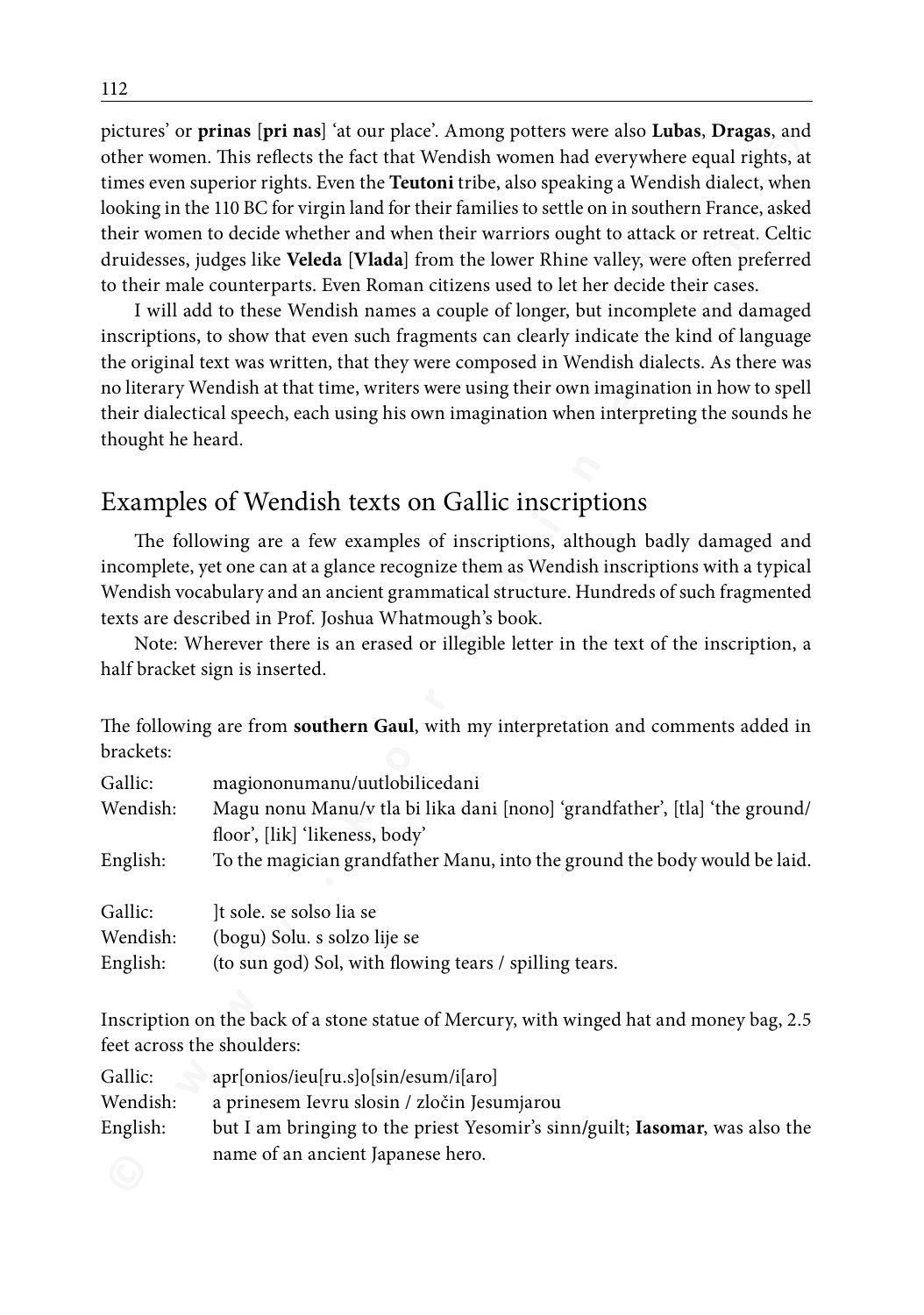| Gallic:  | poreixou galliakos dede Beleno                                                  |
|----------|---------------------------------------------------------------------------------|
| Wendish: | poraižau je Galc k dedu Belenu; If the r in the first word is an l, we get:     |
|          | [položu (je)] 'he layed down, offered, presented', Galliak, Gaul / Celt / Wend, |
|          | [dedu] 'to the father/grandfather', [Belenu / Belinu] 'to sun-god Belin'. If    |
|          | it was the letter r, as prof. Joshua Whatmough assumed, we get: [porajžau]      |
|          | (je)] 'he came travelling', [po reižou / po raiži] 'after the journey', [raiža] |
|          | 'travel, journey, trip'. In either case the inscription makes sense only in     |
|          | Wendish.                                                                        |
| English: | Gaul came to grandfather Belen/ Gaul travelled to grandfather Belen / came      |
|          | to visit.                                                                       |

|                     | An inscription from <b>boucnes-au-Rhone</b> :                                                                                                                                                                                                           |  |
|---------------------|---------------------------------------------------------------------------------------------------------------------------------------------------------------------------------------------------------------------------------------------------------|--|
| Gallic:             | poreixou galliakos dede Beleno                                                                                                                                                                                                                          |  |
| Wendish:            | poraižau je Galc k dedu Belenu; If the r in the first word is an l, we get:<br>[položu (je)] 'he layed down, offered, presented', Galliak, Gaul / Celt / Wend,<br>[dedu] 'to the father/grandfather', [Belenu / Belinu] 'to sun-god Belin'. If          |  |
|                     | it was the letter r, as prof. Joshua Whatmough assumed, we get: [porajžau<br>(je)] 'he came travelling', [po reižou / po raiži] 'after the journey', [raiža]<br>'travel, journey, trip'. In either case the inscription makes sense only in<br>Wendish. |  |
| English:            | Gaul came to grandfather Belen/ Gaul travelled to grandfather Belen / came                                                                                                                                                                              |  |
|                     | to visit.                                                                                                                                                                                                                                               |  |
|                     |                                                                                                                                                                                                                                                         |  |
| [kip] 'statue':     | From Saint-Remy de Provence, influenced by Greek and Latin, inscription on a cippus                                                                                                                                                                     |  |
| Gallic:             | tavk olatiskos[                                                                                                                                                                                                                                         |  |
| Wendish:            | dauk ola stiskos / stiskaš / stiskač [dauk] 'tax', [olia (gen.)] 'oil', [stiskat] 'to<br>press, erpress, to force, to crush'                                                                                                                            |  |
| English:            | Tax on oil enforcer / collector.                                                                                                                                                                                                                        |  |
| Gallic:             | monimentum/nertomari/namantobogi                                                                                                                                                                                                                        |  |
| Wendish:            | Nertomarov monument bogu Nemantu; [monument] 'monument', [Nertomara]<br>'Nertomar's (name)', [Namanto bogu] 'to god Nemantu'                                                                                                                            |  |
| English:            | Nertomar's monument (erected to) to god Nemanto.                                                                                                                                                                                                        |  |
| Gallic:             | moniminto/ Aththedomari/orbiotali Th/fili                                                                                                                                                                                                               |  |
| Wendish:            | monument / kip od Vedomara, zdelan od njegovih sinov; [monument                                                                                                                                                                                         |  |
|                     | Athedomira / (A)vedomira] 'Vedomir's monument' [orbodali / robotali]<br>'made', [rob] 'slave, worker'; Russian: robotali 'they worked'. Later incorporated<br>into the German language, as Arbeit, work.                                                |  |
| English:            | Vedomar's monument, created by his sons.                                                                                                                                                                                                                |  |
|                     | Prof. Joshua Whatmough mentions that the Celtic government's tax collector was called<br>Tauk olat iskos [dauk vlade iskaš / iskač] 'government's tax seeker / tax collector                                                                            |  |
|                     | (see above)'. In the Greek alphabet: Dieukauvo [devkovo (acc.)] 'belonging to a goddess /                                                                                                                                                               |  |
|                     | virgin', [deuka] 'a goddess, a girl'.                                                                                                                                                                                                                   |  |
|                     |                                                                                                                                                                                                                                                         |  |
| Romanized Gallic:   |                                                                                                                                                                                                                                                         |  |
| Gallic:<br>Wendish: | Moniminto Aboedomari orbiotali filii                                                                                                                                                                                                                    |  |
| English:            | Monument od Vedomara obutali / zidali (sini)<br>Vedomar's Monument built by his sons.                                                                                                                                                                   |  |
|                     |                                                                                                                                                                                                                                                         |  |

| Gallic:  | Moniminto Aboedomari orbiotali filii         |
|----------|----------------------------------------------|
| Wendish: | Monument od Vedomara obutali / zidali (sini) |
| English: | Vedomar's Monument built by his sons.        |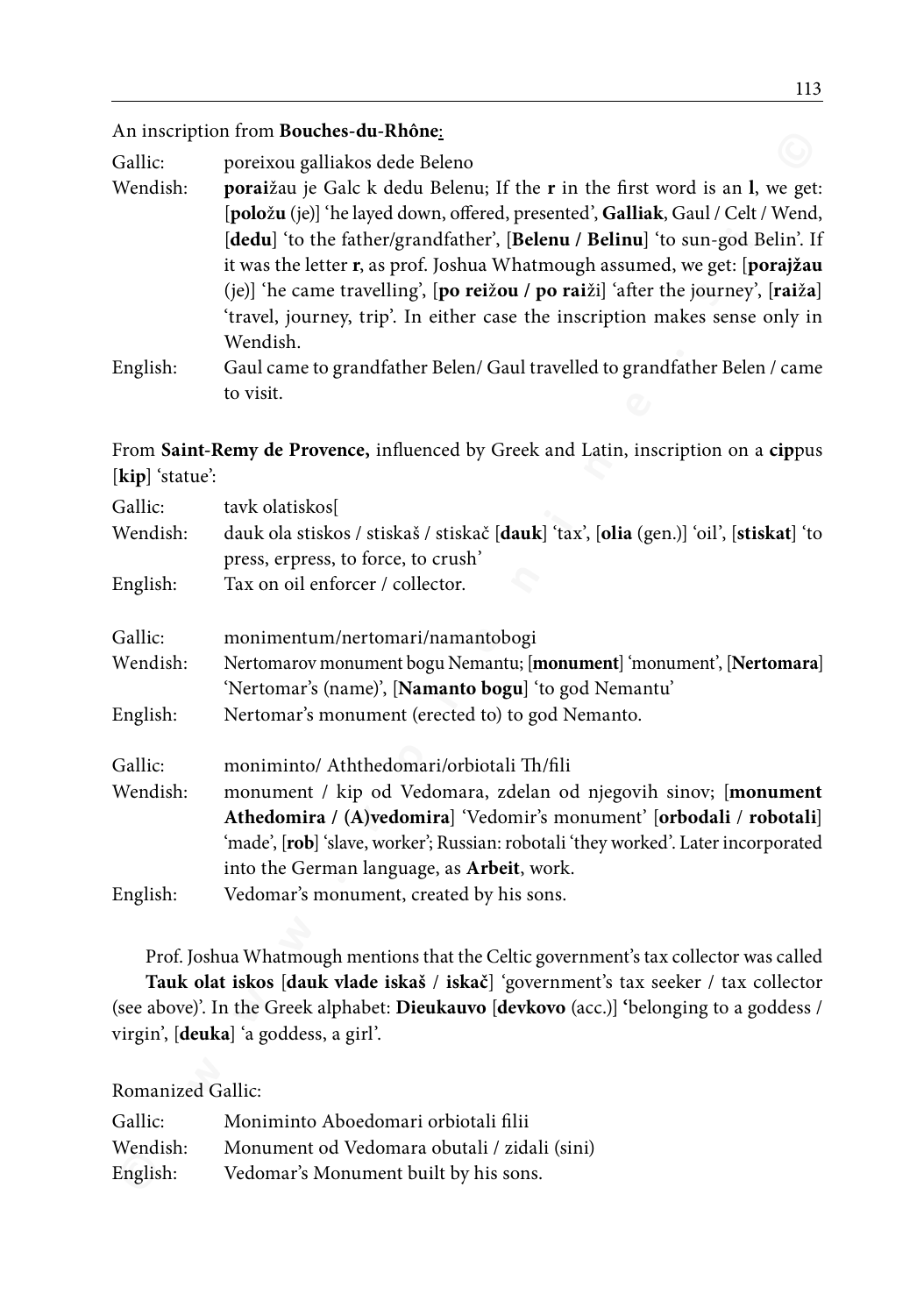A very touching inscription, a women pleading to be granted relief from her affliction, her deathness affliction, her deathness:

Gallic: Mais aballana uxelodunum camboglanis bana esica

**We youth any only that and work of the since the since of the since the since the since the since of the since of the since of the since of the since the since the since the since the since the since the since the since t** Wendish: Ma jaz obolana željo danem / dam ko mi pokloniš bi enga iezika; [**ma**] 'but, and', [**jas** / **jaz**] 'i', [**obolana**] 'ill, afflicted', [**u** ž**eljo**] 'as a wish', [č**elo**] 'forehead', [č**elu** ] 'dativ sing. of č**elo**' or: [ž**ali**] 'in distress, in sorrow' or [**ušla**] 'I came', [**danem k bogu**] 'given to god / I give to god', [**pokloniš**] 'you offer / grant', [**jesik / jezik**] 'tongue', [**num** / **nem**] 'deaf', [**vana / ven**] 'out of, from', [j**ezika**] '(gen.) tongue, language, speech'

English: But I, suffering afflicted with deafness, am asking you grant me my speech.

In connection with trade, comes the following Wendish linguistic jewel: [**tragula** [**dragulji**] 'precious stones'

#### Inscription from **Trier**:

**Len**us Mars [**len**] 'lazy'; originally, still in Venetic [**leni**] 'honorable, noble, gracious god Mars'.

Wendish aristocracy was called **Tigur**(**i**)**ni** and **Tagorini** [**ti gorni**] 'these upper ones, these high up; these noblemen', [**ta gorini**, (singular) ta gorni] 'this upper one; this nobleman'. The second i-vowel in this word, is obviously the Roman habit of inserting a vowel between two consonants in Wendish words, to make them easier to pronounce. Many Roman writers remarked that Gallic aristocrats were called **Tigorini** in all Celtic societies.

## Some Gallic Toponyms

Toponyms: **Breoidur**us**/Briuodur**um (now **Brionne, Briare, Brueres**) [b**ruoduor**] 'mansion at the bridge', from [**bru/brv**] 'footbridge', [**duor/dvor**] 'royal court, mansion'. The ending -**durum** in Gallic city names, is obviously the Wendish – [**dvor**] 'court, mansion, the seat of a king'; around which eventually the city developed.

#### **Varates,** now **Varas** [**Vrate**] 'gate, door'.

**Erel,** [**orel/orl**] 'eagle', Gothic: **ara**, German: **Adler.** The name of the Austrian **Arl**sberg mountains area, bordering on Switzerland, are obviously derived from Wendish [**orl**] 'eagle'.

The ancient Gallic town **Vindonissa** (probably pronounced Vindonica), now called **Windisch**, located in central northern Switzerland.

Local names ending in Wendish [**-briga**] 'mount' [**bregi**] 'hills' are specially numerous in Celtiberia, as are, in certain parts of Gauls, those ending on Wendish [-**ial**um] 'clearing', [**jalov**] 'barren, sterile'.

**Ligurian** toponym **Cemenelon** (now Cimiez), is written Kémmenon in Greek sources. [**Kamenelom/ kamenolom**] 'stone-quarry'.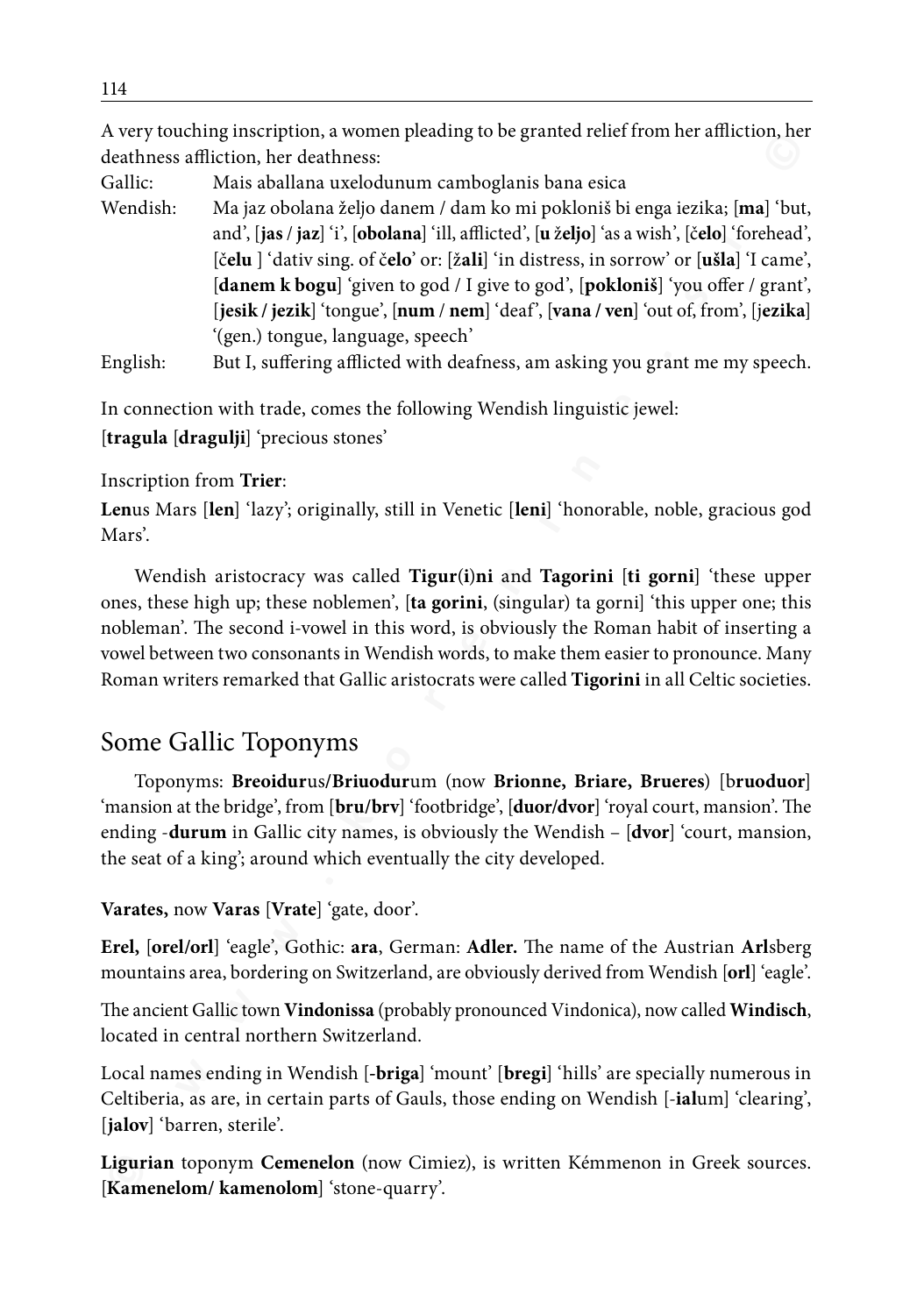We know that all ancient Wendish toponyms and personal names were highly descriptive. One example, that immediately comes to mind, is the toponym [**Krtine o**(m) **b peči**] 'mole hills at the rock'. It describes that place perfectly. There is a chain of treecovered small hills, with an enormous, mountain-high bare rock in the background. It is today a famous Italian Alpine tourist resort, with an ostensibly Italian name, **Cortina D'Ampezzo**. However, this name has in Italian no meaning whatsoever.

This should convince anyone that Wends are simply Celts, and that Celts are also called Gauls. Caesar in his De Bello Gallico states clearly: "We call them Gauls, but they call themselves Celts." Celtic/Wendish was spoken throughout most of Europe during the Roman Empire. In some areas, like the Lower Rhine area, the Alps and in present Austria and eastern Switzerland it was still spoken in farming areas well into the 19<sup>th</sup> century. And it continues to be spoken by some 2 million Wends in Germany – where their cultural heritage was declared last year protected by UNESCO as the first ever cultural heritage.

**Wendish partnership with early Rome. The revealing Wendish article [ta]** 'the' and **[ti]** 'the (pl.) these (pl.)'

Many noble Wendish families of the **Veneti**, **Sabini** [i.e., Slavini/Sloveni] and **Etrusci** tribes – all of whom spoke Wendish dialects - were, no doubt, also among the ranks of the early **Roman patrician** families, members of the **Etrusci** and **Sabini aristocracy.** A large number of names popular among them imply Wendish origins. Names like **Vid**eus, **Ved**eus, O**vid**, point to an old connection to Wendish priesthoods. And we know that all Roman priests up to the very end of the Empire performed their religious duties in the Etruscan tongue.

The bilingual Roman historian **Livy** (a **Venet** - as Romans spelled **Wend**) tells us in his Roman History that Etruscans spoke the same language as his own people, Veneti. "Only" he stressed "a more refined version of the Veneti dialect.". Therefore, even the great Roman historian, Livy, may have been called at home [**Libi** / **Lubi**] 'darling'.

**E We find and the find words in the same in the same in the same in the same of the same of the property (beer composed) and the same of the same of the same of the same of the same of the same of the same of the same** Even names like **Ta**citus make me wonder whether they are not derived from originally Wendish names. Any name that starts with a [**Ta**, **Ti** or **To**] 'the' - the Wendish definite article – draws my attention and arouses my suspicion that it may have a Wendish origin. Hittites called their sun god, **Talepi**, obviously [**Ta Lepi**] 'the beautiful one'. The famous "Germanic" Cheruscan prince A**rmini**us'/**Rmeni**'s little son was called in Roman texts **Tamali**. No doubt, he was a Wendish [**Ta Mali**] 'the little boy'. In Charlemagne's times Charl's relative, the duke of Bavaria, former **Vind**elicia, was called **Tassillo**, obviously [**Ta**  Silni] 'the powerful/mighty one'. In an 11<sup>th</sup> century Bavarian chronic, a local administrator had the pleasant Wendish name **Talubi**, [**Ta Lubi**] 'the darling'.

The famous Roman historian, **Tacit**us, may have been the descendant of a Cis-Alpine Wendish family. They may have been called [**Ta Hitri**] 'the speedy one'. Or, if a syllable was reversed with passing of time, [**Ta Tih**] 'the quiet one'.

In this group belong also Gallic aristocracy: **Tigorini** and **Tagorini**, the Roman spelling of [**Ta Gorni**] 'an aristocrat' and [**Ti Gorni**] 'aristocrats'. This term was used for nobility throughout Celtic Europe, including Britain.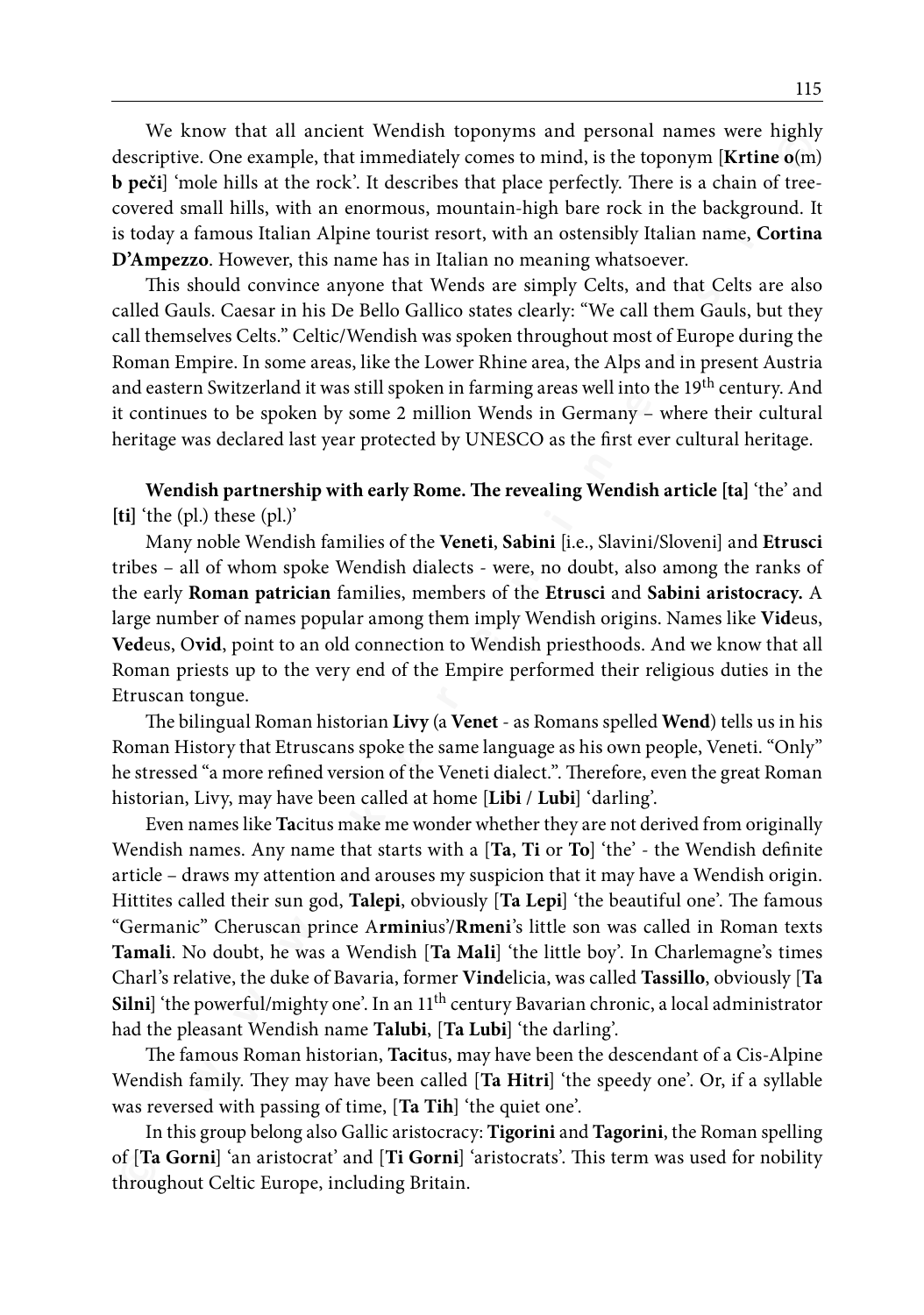Names of some great Wendish historic personalities and leaders from the Tres Galliae, Roman Emperors of Wendish descent

**Vercingetorix** (82 BC – 46 BC) 'Vršni Redarič'**,** was a nobleman of the Celtic **Arverni** tribe. He united all Gallic tribes in a revolt against Caesar's forces in 52 BC. In previous attempts of revolt, such as that led by **Ambioric** in 54 BC, the uprising had only local support. Vercingetorix had led the united Gauls in their most significant revolt – causing great losses to Romans – and defeated Caesar's legions at the Battle of Gergovia. Applying the divide and rule tactics, Caesar created internal divisions among various Celtic tribes and thus eventually defeated Vercingetorix' army in the Battle of Alesia. He took him prisoner in 46 BC and had him strangled in revenge. Napoleon III erected in Alesia a 7-meter-tall statue of Vercingetorix in 1865, inscribed: "La Gaule unie, formant une seule nacion, animée d'un même esprit, peut défier l'Universe."

**EXERENT WE THE TRANGE TRANGE TRANGE TRANGE TRANGE TRANGE TRANGE TRANGED TRANGED TRANGED TRANGED IN the straight Case of Fred SCI (** $\sim$  **Fred SCI (** $\sim$  **Fred SCI (** $\sim$  **Fred SCI (** $\sim$  **Fred SCI (** $\sim$  **Fred SCI (** $\sim$  **Fred SCI ( Vindex (videž/videz** 'a seer', from which is likely derived the name **vitez)** was a member of an aristocratic Gallic family of Aquitania and a senator under Emperor Claudius. He held the position of a Roman governor in one of the most important Roman provinces, Gallia Lugdunensis. Its capital was the originally Wendish Lugdunum (Lyon), the second most important city of the Empire, next to Rome. In 67/68 AD**,** he rebelled against **Nero**'s tax policy and supported **Galba**, to replace Nero as the new Emperor. Vindex was defeated in a battle near modern Besançon. Historian Cassius Dio wrote about him: "Vindex was powerful in body and of shrewd intelligence, skilled in warfare and full of daring for any great enterprise; and he had a passionate **love of freedom** and a vast ambition." When Galba became the Emperor, he struck coins to commemorate Vindex, to whom he owed his position.

All the following **Roman Emperors** whom I will mention next, and there are many more of them, seem to have had a **Wendish background**:

For example, one of the names of the highly popular Roman Emperor, **Antonin**us **Pi**us**,** (86 AD – 161 AD) was **Boian**us, the Wendish **Bojan**, derived from Wendish [**boj**] 'a battle'. We know that his ancestors were an aristocratic Gallic family from the Provence. They may have belonged to the Wendish warrior cast, because only members of Celtic aristocracy were trained as warriors.

Gallic/Wendish aristocracy, including their highly educated **druids** and **druidesses** (troveds and trovedas, tro**vid**s and tro**vida**s) were respected by Romans and treated as equals - as soon as their territories had become an integral part of the Roman Empire. Many of them were immediately granted the senatorial status. Others were admitted into high military positions. As were, for example, both Wendish princes of the Celtic Cherusci tribe, **Armini**us / **Rmeni** (18/17 BC – 21 AD), whom I have already mentioned, and his brother **Flav**us, who was a high officer in the Roman army. Their names indicate, one in Wendish, the other in Latin, a person with golden yellow or reddish-yellow hair.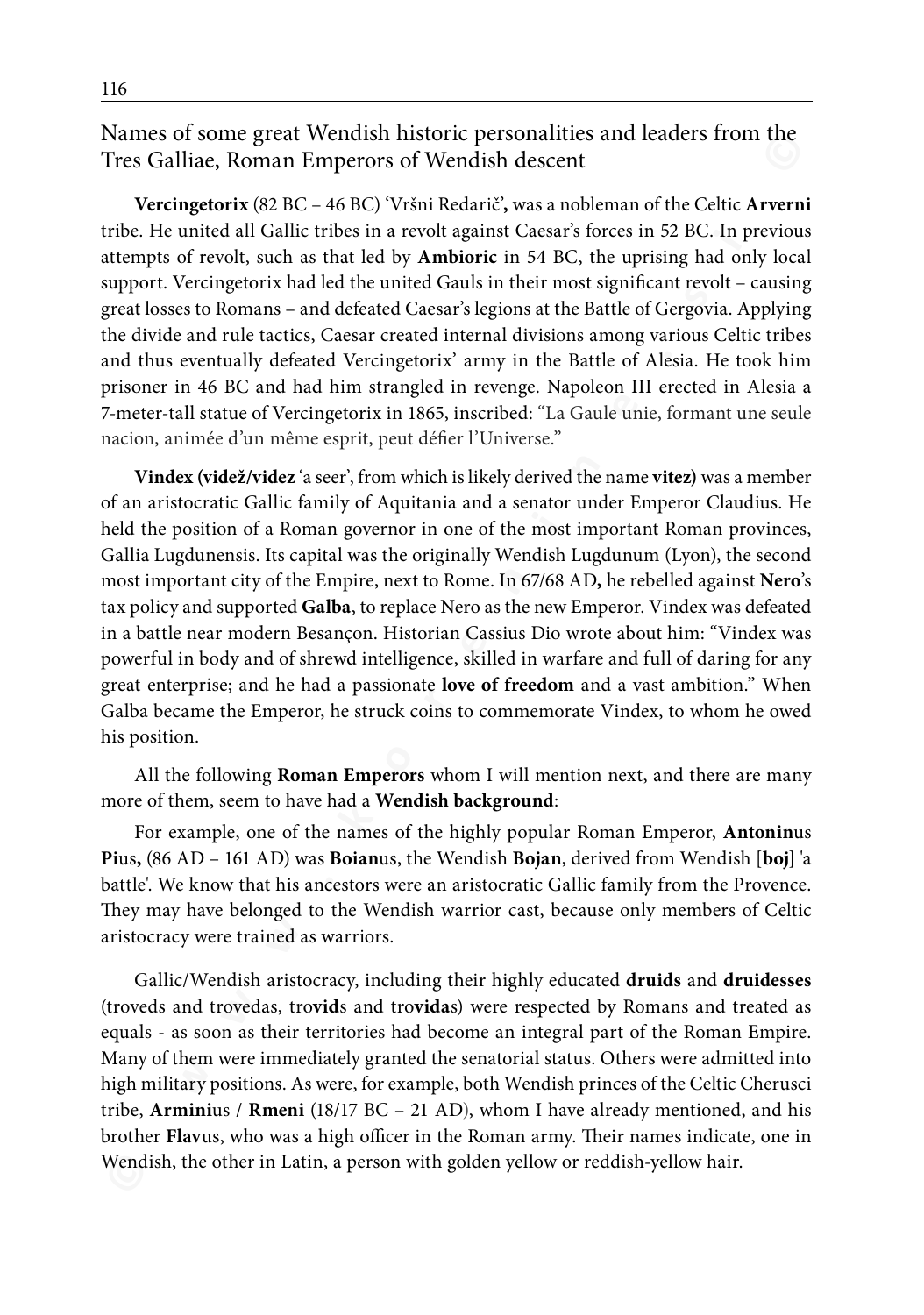We know that within a couple of generations, sometime immediately, the most competent and respected members of these noble Wendish families had become Roman consuls and Roman Caesars.

Another Wend was Emperor **Traian**us **Deci**us (249 AD – 251 AD). He was the first Romanized **Illyrian** who had reached this status. He was born in the village Budalia near the city **Sirmium**, now **Sremska Mitrovica**, 55 miles west of Belgrade. Sirmium was a very important Wendish city in the Roman Empire, a home of many Roman Emperors. It was **the capital of the Wendish Illyricum** which originally covered **the Pannonian Plain** and **Dalmatia**, the home of the **Tolenti**, as Romans spelled the name of the Wendish **Dolenci**. Decius was the first Roman Emperor to die in a battle against a foreign enemy, and lost in it also his son, fighting Goths in Bulgaria.

A generation later, Roman Emperors **Diocleti**an, [Devi zakleti] 'pledged to the divinity' (284 AD - 305 AD) was also a Wend. He was born in a village in present **Dalmatia**, which was in Roman times, as already mentioned, settled by the Wendish tribe **Dolenc**i, spelled as **Tolenti** on early Roman maps. He must have been a Wend. There are no reports of Roman farming colonies having been established there.

There were also several **less important** later **emperors and caesars** who had a **Wendish background**, particularly during the existence of the so-called **Gallic Empire** in the 3rd century AD. There is no plausible reason why non Gallic politicians should have tried to regain freedom and become independent of Rome to create an independent state, and then call it the Gallic Empire – had they not been Wends. The initiative for this Gallic Empire came from the lower Rhine area.

**We k** so **w** alway was involving the proper of generations, sometion-<br>**Convergence in a** comparison of the some black weather in the state of the momentum and recented members of these noble Wendish familits had become ko Marcus **Cassiani**us [**Kozjani**?] **Latini**us **Postum**us was a Gallic general, likely from the Wendish tribe of the Batavians, in present Holland, who was proclaimed emperor of the **Gallic Empire** / Imperium Galliarum. It was a breakaway part of the Roman Empire that functioned de facto as a separate state from 260 AD to 274 AD. It originated during the so-called Crisis of the 3<sup>rd</sup> century. It was established in the wake of barbarian invasions and instability in Rome. At its height, it included the territories of Germania, Gaul, Britannia and (for a time) Hispania. After Postumus' assassination in 268, it lost much of its territory, but continued under a number of emperors and usurpers. It was retaken by Roman emperor Aurelian after the Battle of Châlons in AD 274.

The Roman "Crisis" continued as the Emperor Valerian was defeated and captured by Persians in the battle of Edessa, together with a large part of the Roman field army in the east. This left his son Gallienus in very shaky control. Shortly thereafter, the Palmyrene Empire, which came to encompass Egypt, Syria, Judea and Arabia Petraea, also broke away. The governors of **Wendish Pannonia** also staged unsuccessful **local revolts**. The Emperor left for the Danube to attend to their disruption. This left Postumus, the governor of Germania Superior and Inferior in charge at the Rhine border. An exceptional administrator, Postumus had also protected the Germania Inferior against an invasion led by the Franks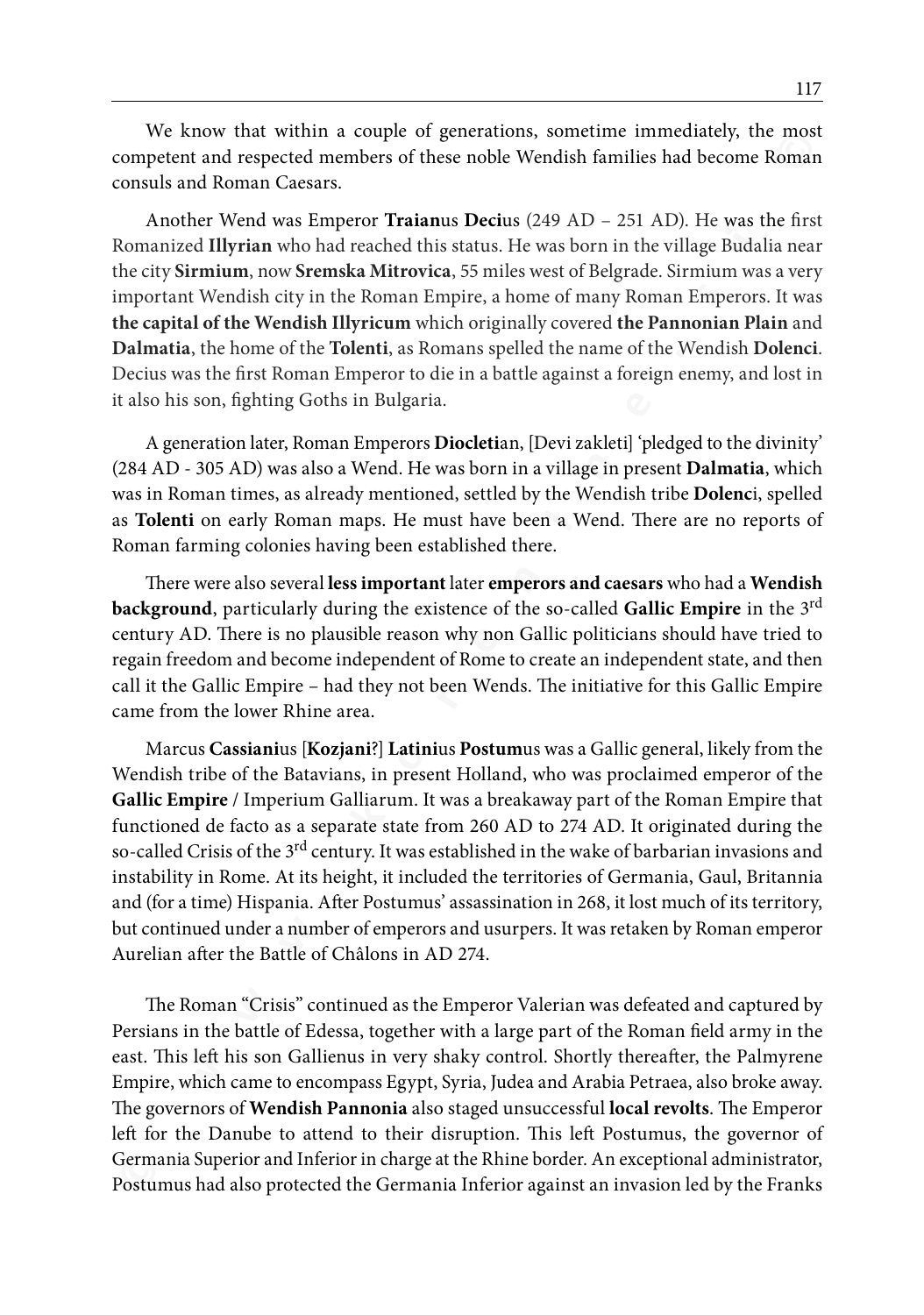in the summer of 260. He defeated the Frankish forces at Empel decisively. There were no further Germanic raids for another 10 years. All this made Postumus one of the most powerful men in the west of the Roman Empire.

The **Gallic Empire** was at its greatest territorial extent after its creation by Postumus. The imperial heir, Saloninus and the praetorian prefect Silvanus stayed at Colonia Agrippina, today's **Cologne**, to check on Postumus' ambitions. Postumus laid a siege on it, and put both of them to death, making his revolt official. His capital was either Cologne, Trier or Lyon.

If the standard the standard the rank is interested to the standard in the standard in the weat of the Roman Empire the standard in the weat of the Roman Empire the standard interest in the weat of the Roman Empire. The Ga The Gallic Empire had its **own praetorian guard**, two annually **elected consul**s (not all of whose names have survived) and probably its own senate. According to the numismatic evidence, Postumus himself held the office of consul five times. The last emperor of the Gallic Empire was **Tetric**us (271AD – 274 AD). And the list goes on. The Gallic Empire was symptomatic of the fragmentation of power during the third-century crisis. It also represented autonomous trends in the western provinces, including **protofeudalistic tendencies** among the Gaulish land-owning class whose support is thought to have **underpinned** the strength of the **Gallic Empire**, and interplay between the strength of Roman institutions and the growing salience of provincial concerns. One of Postumus' primary objectives as emperor was evidently the defense of the Germanic frontier. In 261 he repelled mixed groups of Franks and Alamanni to hold the Rhine limes secure. Thus, he was not only the defender and restorer of Gaul, but also the upholder of the Roman name. All these Gallic Emperors had likely a Wendish background. All of them were men of action, ambition and courage.

I will mention another Wend, who was famous for his virtues, not for his deeds. He was **born in Potovje**, Poetovio, today's **Ptuj** in Slovenia. **Senator P. Clodi**us **Thrasea Paet**us was a man of character and a man of peace. **Thrasea** is probably how Romans tried to spell his Wendish name, which may have been Draže. The Wendish [**Peti / Pet**] 'the fifth', is the equivalent of the Roman personal name Quintus.

Thrasea had the misfortune of living in **Nero**'s time. It is reported that, having butchered so many illustrious men, **Nero** then desired to destroy virtue herself, as Roman writers report, by causing the death of **Thrasea Paetu**s, and the death of another Wend, the virtuous **Barea Soran**us [Varia] '?', [**Zoran**; **zora**] 'dawn, aurora'. **Thrasea Paet**us – obviously a Wend, proud of his origins, still using the name [Peti] 'the fifth child', instead of the Roman "Quintus" - was the remarkable leader of the party of opposition in the Senate which yearned for the restoration of the Republic and set up the younger Cato as their ideal. Thrasea was the embodiment of their virtues. He was simple in his habits, incorruptible in his deals, and out of sympathy with the luxury of Rome.

### Origins of terms Wend, Wind and Sloven(d)c

I will start with the term **Wend**, and **Wind**. They are the general names for all those people who speak **t**oday - or have spoken at any time in the past, anywhere in the world dialects closely related to today's **Wendish**, i.e., **Slowensk**. Wendish is an **ancient language**.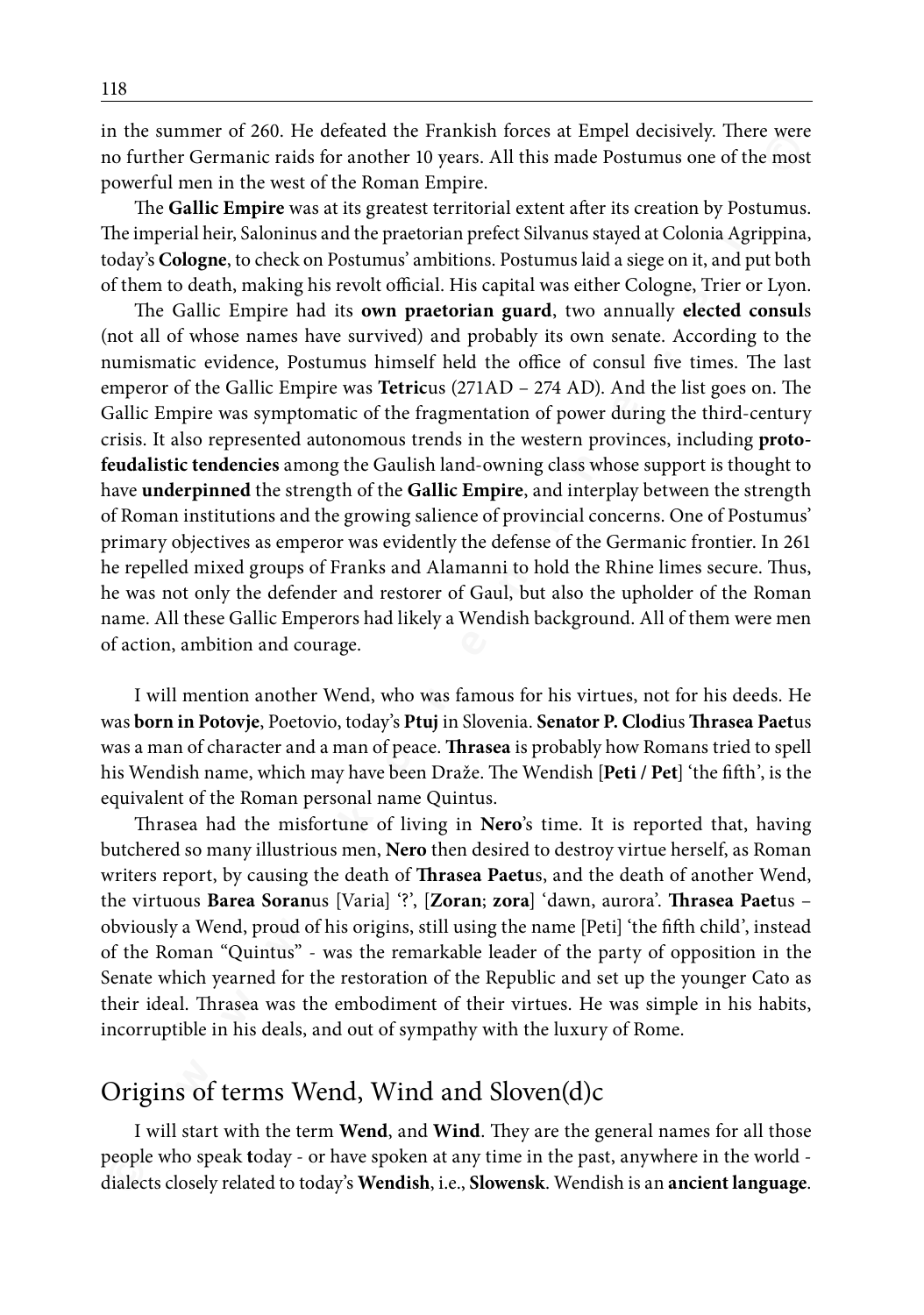The oldest, original, meaning of terms **Wind** and **Wend** may have been simply "**a human, a person**". An intelligent creature capable of observing – [**Vi**(n)**di**] means, 'he sees, a creature capable of accumulating knowledge', [**Ve**(n)**da**] 'means knowledge'. It seems that in the most distant past in their evolution, human tribes chose this word to identify themselves not so much as a separate group of people, but to distinguish themselves from other primate and animal species. For example, both names [**Inuit** and **Ainu**] have in their language this very meaning 'a person, a human'.

Both these terms, **Wends** and **Winds** have retained their original form as the name for all Wendish people. Later, when their religion had evolved, these words **lost** their **nasal form** when used in terms connected to knowledge and religion. These nasals no longer existed at the time when **Sanskrit Vedas** were written some 3 thousand years ago.

**© w w w . k o r e n i n e . s i ©** By a simple slip of the tongue, the first syllable in **Solwinds** and **Solwends** was eventually inversed, for easier pronunciation, and they became **Slowends** and **Slowinds**, today's Slovenci and Slovinci. In Wendish areas occupied by Romans and Franks, where new official languages were introduced, their name underwent a more radical change. For example, it changed to Swi(n)sk in Switzerland and to Swensk in Sweden, where Wends had already lost their identity and forgotten the meaning of their ancient name after having been converted to Christianity.

### Wendish priesthood, their troveds, vids and veds

Wends may have acquired their name much later, because of their impressive, highly educated **Druids** / **Trovids**, who were divided into two classes, **Veds**, sages, scholars, and **Vids**, priests, prophets and seers. Their education was long and demanding, and they had to possess a photographic memory. To qualify as a druid, boys and girls were trained for more than 20 years, learning everything by heart. However, they were allowed to use writing for personal correspondence and business.

The presently generally accepted interpretation of the name **Druid** regards it to be derived from the Sanskrit word [**dreu** / **drev**] 'a tree'. This does not make much sense because Ancient Wends did not venerate only trees, they respected and venerated everything Mother Nature was providing - springs, rivers, mountains, as well as trees. The present interpretation, showing pagan druids in a rather ridiculous light, is likely slanted to please Christians who demonized everything pagan – as victors always demonize those they have overthrown.

In my opinion, Druid's name implies that they were devoting their lives to the study of various trinities: **Veds** in sciences, **Vids** in philosophy and religion, and various subtrinities. [**Tro**] in Wendish means 'triple', as in [**Tro**mostovje] 'the triple bridge' in Lublana. The name **Druids** itself is the Roman spelling of the Wendish name of these highly educated Wendish **Trovids** and **Troveds**.

Celtic scholars stress that the national Celtic symbol was the **Triskeles -** a Greek word meaning three-legged – as David's star is for Jews. It looks like a **3-branched swastika**. Because they have found triskeles on the Isle of Man, in Sicily, and as far away as the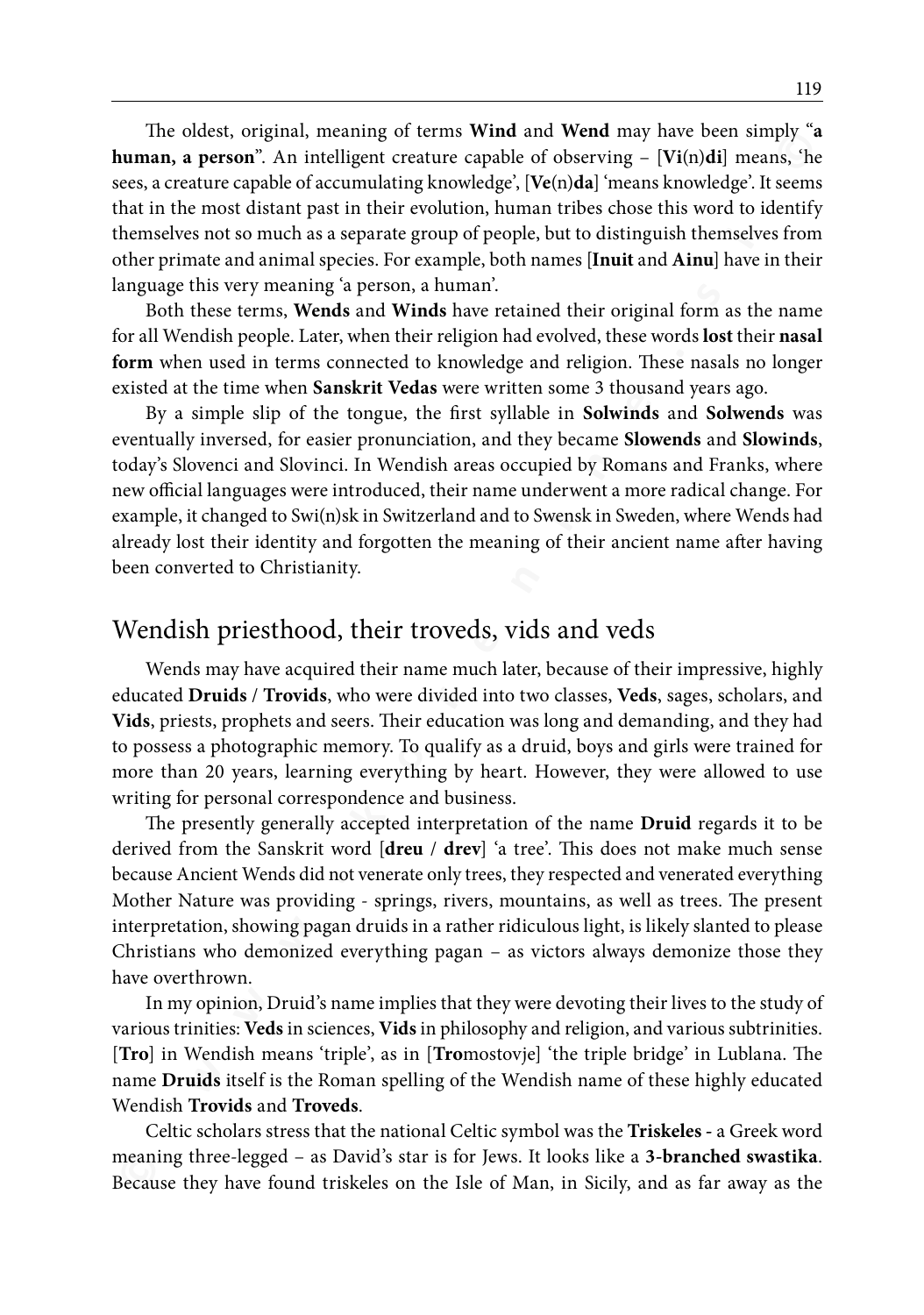Philippines, it may have belonged to just one branch of Celts. The **4-branched swastika**, found in a much larger area once settled by Celts, was more likely to have been the original ancient Wendish symbol, popular also in India where Wends had settled.

Tro**ved**s, the ancient Wendish scholars, studied everything connected with the **secular world**:

- 1. the past (study of history),
- 2. the present (all arts and all sciences) and
- 3. the future (plans and hopes for their people's future activities).

Tro**vid**s were priests, prophets and seers, explorers of the **spiritual world**:

- 1. the lower realm of the dead, headed by **Črni Bog**, the Black God, the God of Darkness;
- 2. human environment, in which humans and various spirits / deities exist, ruled by **mother-earth Goddess**, usually called **Baba**, but known also under other names, like **Semela** / **Zemla**, the Earth, in ancient Greece; and
- 3. The upper realm, presided by the life sustainer, **sun-god Sol**, also called **Belin**, in France and Great Britain, **Bel**, in Phoenetia, Carthage, Spain and North America, or **Baal**.

**Example 18**<br> **EXECUTE THE AND THAND IN THE SET AND THE SET AND THAND IN the state of the state of the particle state of the particle in the particle in the particle in the particle in the particle in the particle in the p** We know that their knowledge had qualified Wendish druids to teach various subjects at Roman universities - after they were already forbidden to practice their ancestral religion. Although writers like Cicero, who mentions this, did not go into any detail, it is likely that they taught subjects in which ancient Wends excelled: astronomy, mathematics, physics, agriculture, architecture, geography and shipbuilding. Roman prohibition of their practicing their ancestral religion was founded solely on their fear that Wendish priests, trusted and respected by their own people, would organize further uprisings against them.

All previous Gallic revolts against Rome were namely led by druids/trovids and members of Wendish aristocracy. For instance, **Vindex** was obviously a **Videž**, a priest and prophet.

## Names of some Wendish gods in Tres Galliae

**Taruos Trigaran**us, "the bull with the 3 cranes", obviously 3 ravens [**tur**] 'wild bull', [**tri**] 'three', [**ga**(u)**ran**] 'raven'. Pictures of these ravens are represented on Slovene situlas. They are not cranes.

#### **Magusan**us / Hercules [**mogochen**] 'mighty'.

**Ogmi**us, the god of eloquence and the power of speech; perhaps **Ogni**, [**ogen**] 'fire', fiery speech. Ogni was known also in India and even on Hawaii, as the god of fire.

**Boruo/Bormo**, the god of warm springs [**bor / vor / vi**] 'spring, fountain'.

Mercurius **Dumi**as, a local god [**dom**] 'home' perhaps [**domač**] 'pertaining to a home'.

**Cernun**nus, a chthonic deity [**črni bog**] 'the black god', [**črn**] 'black', [**črnun**] 'the black one'. Chrni bog was also known under this Wendish name to the ancient Britons, and was, as already mentioned, still venerated by Wendish farmers in the lower Rhine area, close to Holland, in the early of the 19<sup>th</sup> century.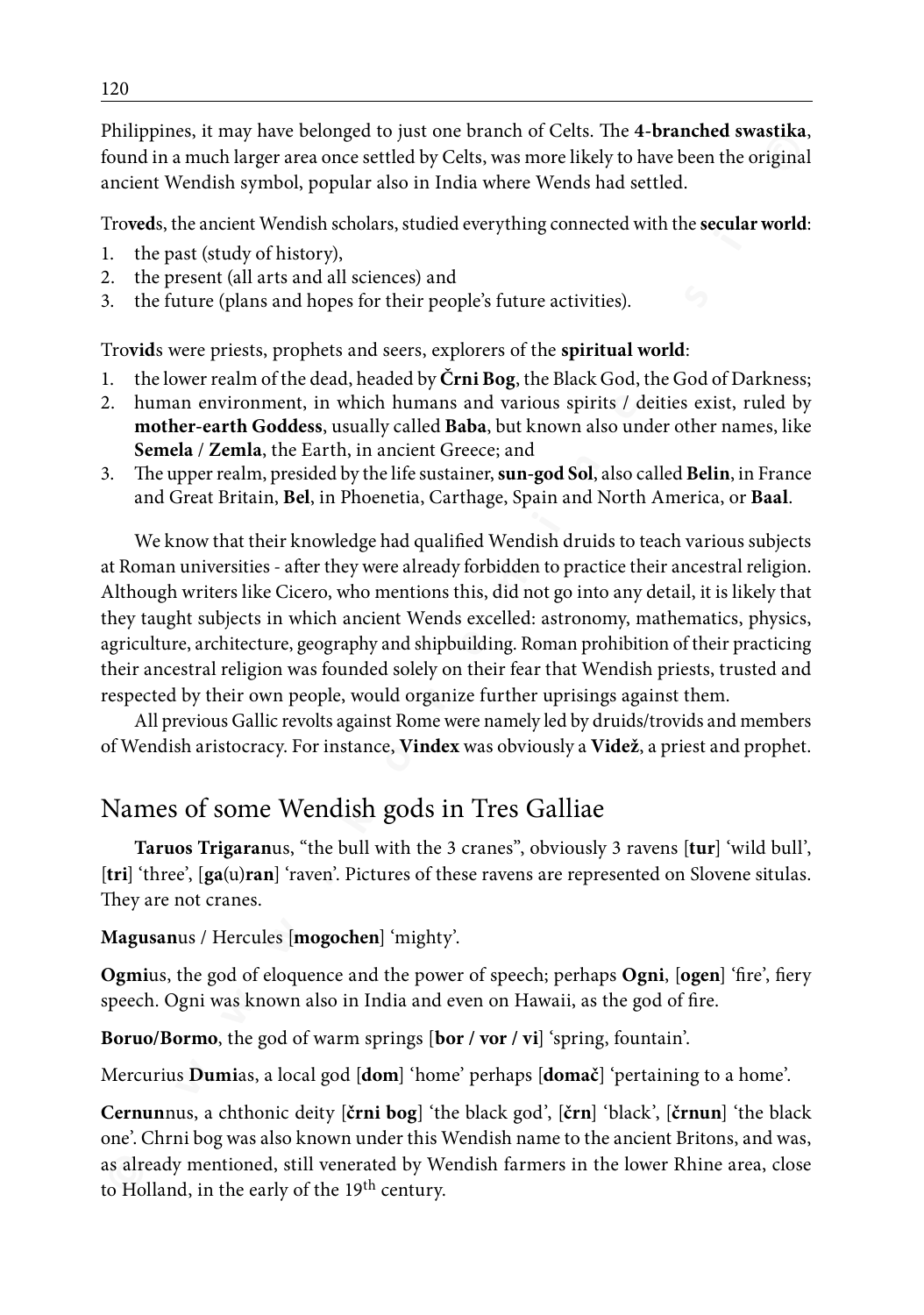Deae **Matr**es/Matronae [**matere**] 'mothers', spirits of the springs, rivers, forests, mountains, guardians of the land and its inhabitants.

#### Other nations' pride in their Celtic roots

Many European nations point proudly to the fact that their ancestors were the famous Celts. In the introduction of a recently published book on Celts, written by Ian Barnes, The Great Historic Atlas of Celts, he writes: "**Celts** made an **outstanding contribution to World's Art and Culture**, and many European cultures continue to be influenced by their **Celtic roots.**" Barnes praises them, although he is not even aware of the real extent of their influence, their real history.

**Excluentation of matrix (and the matrix (and the matrix (and the matrix of the based with the state of the state of the state of the state of the state of the state of the state of the state of the state of the state of t** Many nations pride themselves of having Celtic roots (English, Irish, Scots, Bretons, Frenchmen, Spaniards, even Germans). Their archaeologists and historians have written thousands of books describing their heroic history, their art and their other achievements. I truly appreciate their work, because they had collected vast amounts of factual data about Wends/Celts, their history, their art and their social set up. Wends would not have had the resources, to carry out such research. All the authors of these books carefully avoided mentioning the name Wend, although Wends are the only remaining direct descendants of those Celts they are writing about and praising.

No doubt, many of these official scholars know the truth, but prefer not to rock the boat, afraid to provoke the anger of their secular and religious leaders who finance them, and to lose their well-paid and secure jobs. Today, individuals like Snowden are rare, and like him unwelcome, even hated. I am sure that many professional European scholars know the truth, because it is so obvious. After all, even I, a lay person, with little time to spend on the subject, managed to discover the truth about Wends, and that quite accidentally without really trying.

### The planned physical and cultural genocide of Wends

Many **George Orwell**'s insights and visions have proven prophetic. He stated also that "The easiest and most effective way **to carry out the genocide** of a people is to **destroy its history** and the **awareness of its identity**." 3,000 years before him, the Spartan sage, Lycurgus, had also come to the same conclusion. He said "**A people without a past also do not have a future**."

#### Conclusion

Roman Tres Galliae, where ancient Wendish inscriptions cited in the above article were discovered, originating between 250 BC and 600 AD, covered the area of today's northern Italy, Alpine regions, France, Belgium, Holland, the Rhine Valley and Bavaria.

According to today's generally accepted version of European history, Wends were post-Roman newcomers in Central Europe, originating somewhere beyond the Carpathians,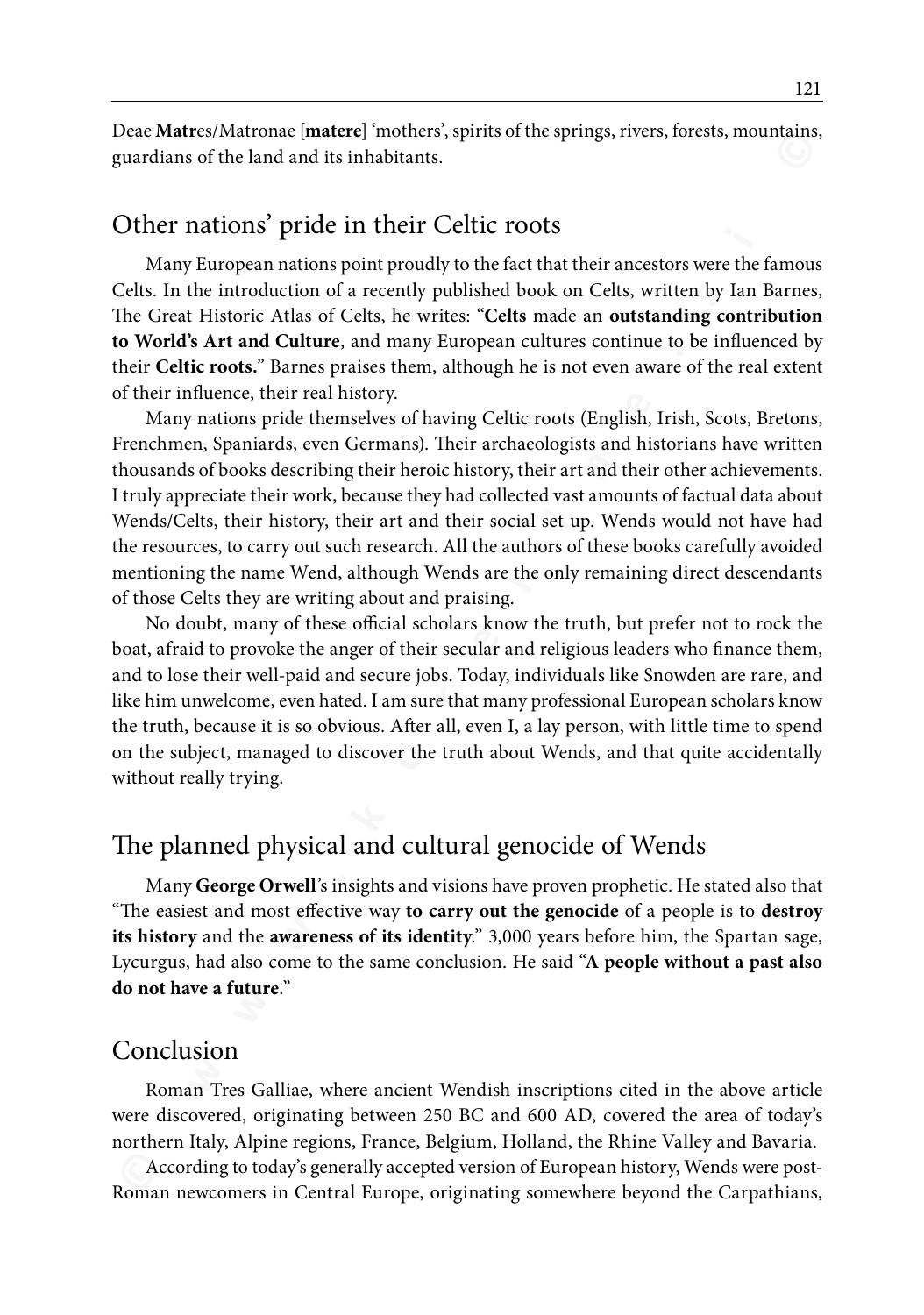who had never lived in western or northern Europe and had contributed nothing to western civilizations.

**w** the sect is the case is provid to the three interaction of **with the control of the control of the sect is provided to the mission of the mission of the mission of the controllation in the controllation is a security p** This theory is proven to be mistaken by the thousands of ancient Wendish inscription and names occurring throughout the Roman Three Gauls, quoted in the above article. It contradicts also the fact that ancient toponyms with Wendish roots are found throughout Europe, including its western and northern areas. They were already decades ago researched by Dr. Jožko Šavli and his colleagues. Contemporary historians also do not seem to have noticed that not only Latin but also all modern Indo-European languages, including the recently evolved Romance and Germanic languages, had inherited a vast number of ancient Wendish words and grammatical structures.

Examples of Wendish inscriptions and names mentioned in this article, and hundreds of additional examples of Wendish texts and names, from these areas, mentioned in my notes from Prof. Joshua Whatmough's books, prove beyond a reasonable doubt:

- 1. That in pre-Roman and Roman times, Wendish dialects were spoken throughout the Three Gauls, created by Drusus in 12 B.C., in response to the Gallic rebellion provoked by his census of Gallia Comata / cosmata.
- 2. Wendish inscriptions excavated in the territories of the Tres Galliae, dating from 250 BC and 600 AD, show also that Wendish tribes were the most widespread and powerful tribes in these areas. This is understandable, because Wendish was the language of the first permanent settlers of Europe, its first farmers, who formed the largest section of most populations up to the end of the 19<sup>th</sup> century. That is the reason why Wendish was the lingua franca of Europe up to the expansion of the Roman empire and the introduction of Christianity.
- 3. Reports of Roman historians and the mentioned ancient inscriptions prove that Wendish tribes were holding in Tres Galliae, in pre-Roman times, influential social, military, political and religious positions. Examples: King [Bogatai] 'a wealthy man', [bogat] 'rich' of the Wendish Arverne tribe in today's central France, whose young warriors defeated the Roman army and occupied Rome between 390 and 387 BC. It is interesting and revealing that a Slovene TV interviewer, Dr. Bogataj, carries today the same name.]
- 4. I explain in my article why the terms Gallic, Celtic, continental Celtic, Wendish, and the now supposedly "extinct" original ancient Indo-European language, on which all classical and modern Indo-European languages are based, refer to the same language.
- 5. Therefore, todays generally accepted linguistic theory claiming that the ancient Indo-European language is extinct, that Celtic languages are just another subgroup of Indo-European languages - is equally mistaken.
- 6. In fact, the original ancient Wendish dialects, whose roots reach back into the Ice Age, continue to be spoken by some 2 million Wends - direct descendants of the first European farmers - in various farming communities in six Central European states, between the Baltic and the Adriatic coasts.